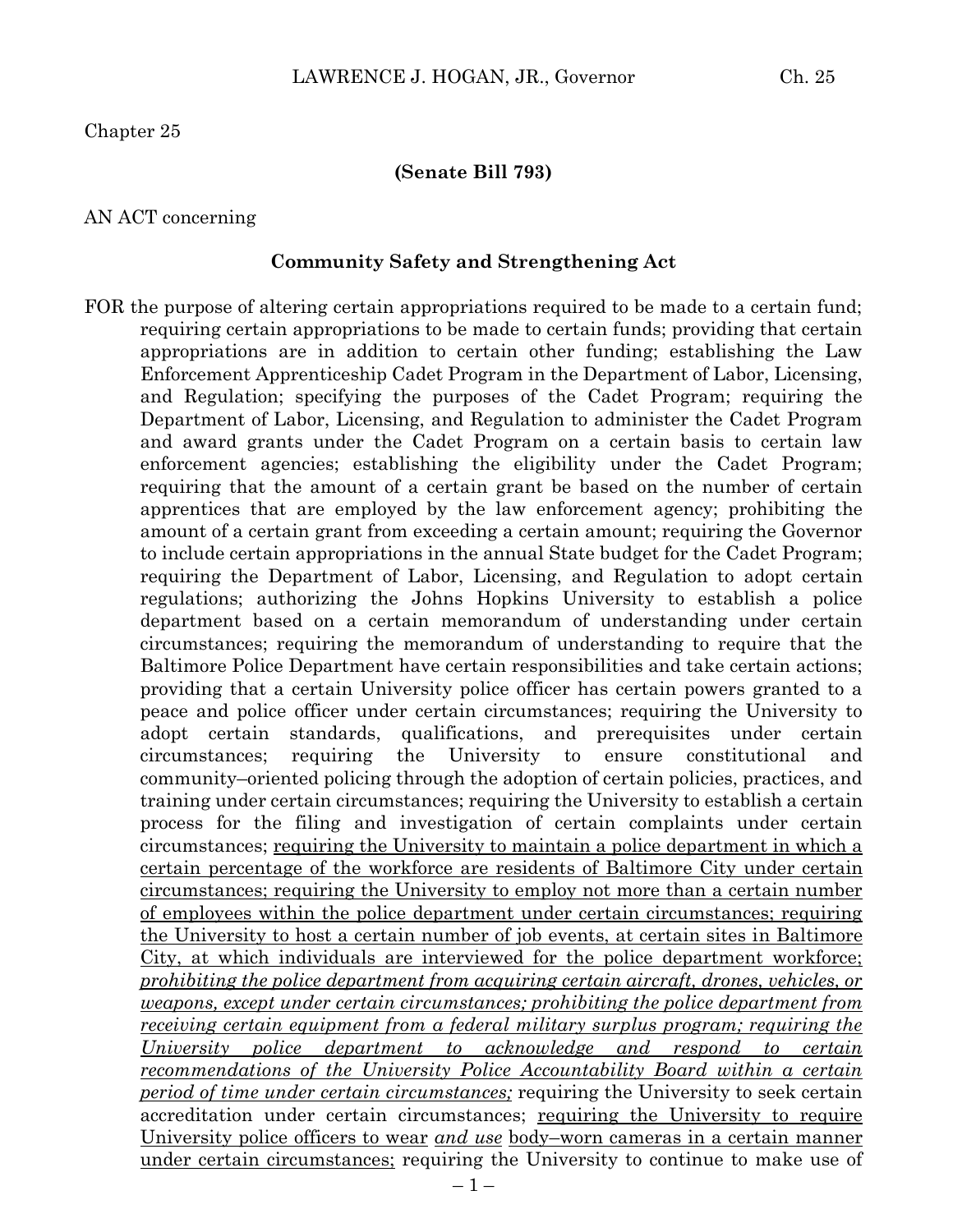certain security personnel or building guards under certain circumstances; requiring the University to establish a University Police Accountability Board under certain circumstances; specifying the purpose, composition, and authority of the Accountability Board; requiring the Accountability Board to hold certain meetings and post certain meeting minutes on a certain website; providing that the police department of the University is subject to the jurisdiction of the Civilian Review Board of Baltimore City under certain circumstances; requiring the police department of the University to establish a certain league under certain circumstances; requiring the University to report certain information in a certain manner under certain circumstances; providing that this Act may not be construed to affect certain rights of a certain employee to engage in certain collective bargaining; requiring the University to allow a person or a governmental unit to access certain information in a certain manner under certain circumstances; providing that the University, the police department, and the officers, employees, and agents of the University or police department are not entitled to certain immunities and may not raise a certain defense under certain circumstances; providing that no action may be maintained against the State under certain circumstances; requiring the Department of Legislative Services to conduct a certain evaluation on or before a certain date in a certain manner, under certain circumstances; requiring the Department of Legislative Services to prepare certain legislation under certain circumstances; requiring the Department of Legislative Services to issue a certain report relating to the modification or termination of certain provisions of this Act under certain circumstances; *requiring the University to be solely responsible for certain benefits afforded to the employees of the police department; providing that the employees of the police department are not entitled to certain benefits afforded to State personnel arising out of their employment with the police department;* requiring a certain hearing board to include certain members under certain circumstances; providing that the terms *<u>"eriminal justice unit</u>"*, "law enforcement officer", "police officer", and "law enforcement unit" include a member of the police department of the University for certain purposes; *declaring the intent of the General Assembly regarding the police department of the University for certain purposes;* requiring the University to take certain actions before entering into a certain memorandum of understanding; requiring the University to provide certain notice in a certain manner; requiring the University to post a certain copy of an executed memorandum of understanding on a certain website under certain circumstances; declaring the intent of the General Assembly regarding funding of the East Baltimore Historical Library; requiring certain funds to be used in a certain manner; altering certain definitions; defining certain terms; providing for the construction of certain provisions of this Act; providing for the termination of certain provisions of this Act, under certain circumstances; and generally relating to community safety and enhancement.

BY repealing and reenacting, without amendments,

Article – Housing and Community Development Section  $4-509(a)$ , (b), and (c) Annotated Code of Maryland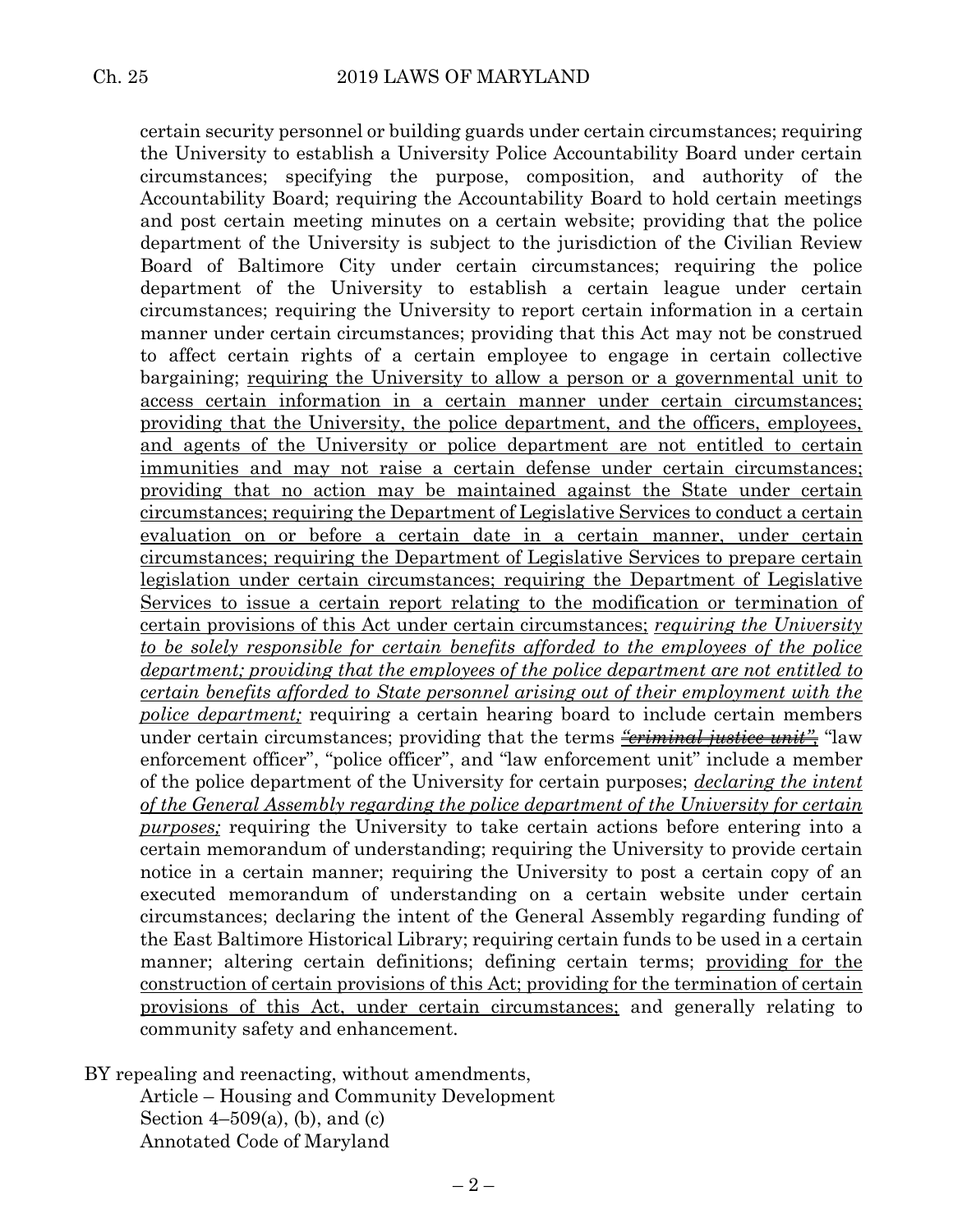### (2006 Volume and 2018 Supplement)

BY repealing and reenacting, with amendments,

Article – Housing and Community Development Section  $4-509(j)$ Annotated Code of Maryland (2006 Volume and 2018 Supplement)

#### BY adding to

Article – Human Services Section 8–1201 to be under the new subtitle "Subtitle 12. Baltimore City Programs" Annotated Code of Maryland (2007 Volume and 2018 Supplement)

#### BY adding to

Article – Labor and Employment Section 11–603 Annotated Code of Maryland (2016 Replacement Volume and 2018 Supplement)

#### BY repealing and reenacting, without amendments,

Article – Criminal Procedure Section 2–101(a) *and 10–201(a)* Annotated Code of Maryland (2018 Replacement Volume)

#### BY repealing and reenacting, with amendments, Article – Criminal Procedure

Section 2–101(c)(25) and (26) *and 10–201(f)* Annotated Code of Maryland (2018 Replacement Volume)

#### BY adding to

Article – Criminal Procedure Section 2–101(c)(27) *and 10–205* Annotated Code of Maryland (2018 Replacement Volume)

#### BY adding to

Article – Education Section 24–1201 through 24–1209 24–1212 *24–1213* to be under the new subtitle "Subtitle 12. Police Department of the Johns Hopkins University" Annotated Code of Maryland (2018 Replacement Volume and 2018 Supplement)

BY repealing and reenacting, without amendments,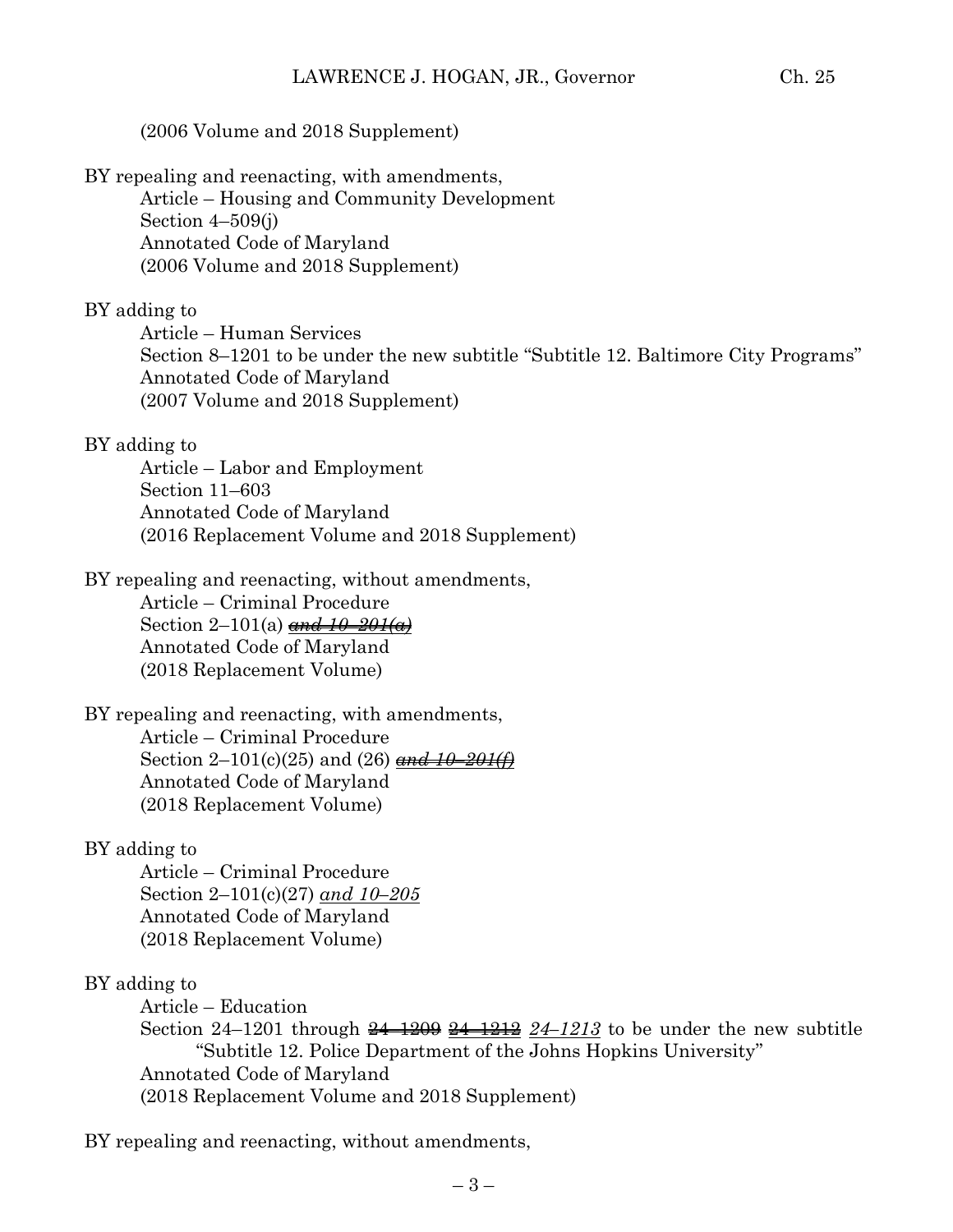Article – Public Safety Section 3–101(a) and (e)(1)(i), 3–107(a) and (c)(1) and (2), 3–201(a) and (f)(1)(i), and  $3 - 212(a)$ Annotated Code of Maryland (2018 Replacement Volume)

BY repealing and reenacting, with amendments,

Article – Public Safety Section 3–101(e)(1)(ii)25. and 26. and (2)(ix) and (x), 3–107(c)(3), and 3–201(f)(1)(ii)21. and 22. Annotated Code of Maryland (2018 Replacement Volume)

BY adding to

Article – Public Safety Section 3–101(e)(1)(ii)27. and (2)(xi) and 3–201(f)(1)(ii)23. Annotated Code of Maryland (2018 Replacement Volume)

BY repealing and reenacting, without amendments,

The Public Local Laws of Baltimore City Section 16–41(a) Article 4 – Public Local Laws of Maryland (1979 Edition and 1997 Supplement and 2000 Supplement, as amended) (As enacted by Chapter 499 of the Acts of the General Assembly of 2006, as amended by Chapter 130 of the Acts of the General Assembly of 2015)

BY repealing and reenacting, with amendments,

The Public Local Laws of Baltimore City

Section  $16-41(g)$ 

Article 4 – Public Local Laws of Maryland

(1979 Edition and 1997 Supplement and 2000 Supplement, as amended)

(As enacted by Chapter 499 of the Acts of the General Assembly of 2006, as amended by Chapter 130 of the Acts of the General Assembly of 2015)

BY repealing and reenacting, without amendments, The Public Local Laws of Baltimore City Section 16–42 Article 4 – Public Local Laws of Maryland (1979 Edition and 1997 Supplement and 2000 Supplement, as amended) (As enacted by Chapter 499 of the Acts of the General Assembly of 2006)

SECTION 1. BE IT ENACTED BY THE GENERAL ASSEMBLY OF MARYLAND, That the Laws of Maryland read as follows:

## **Article – Housing and Community Development**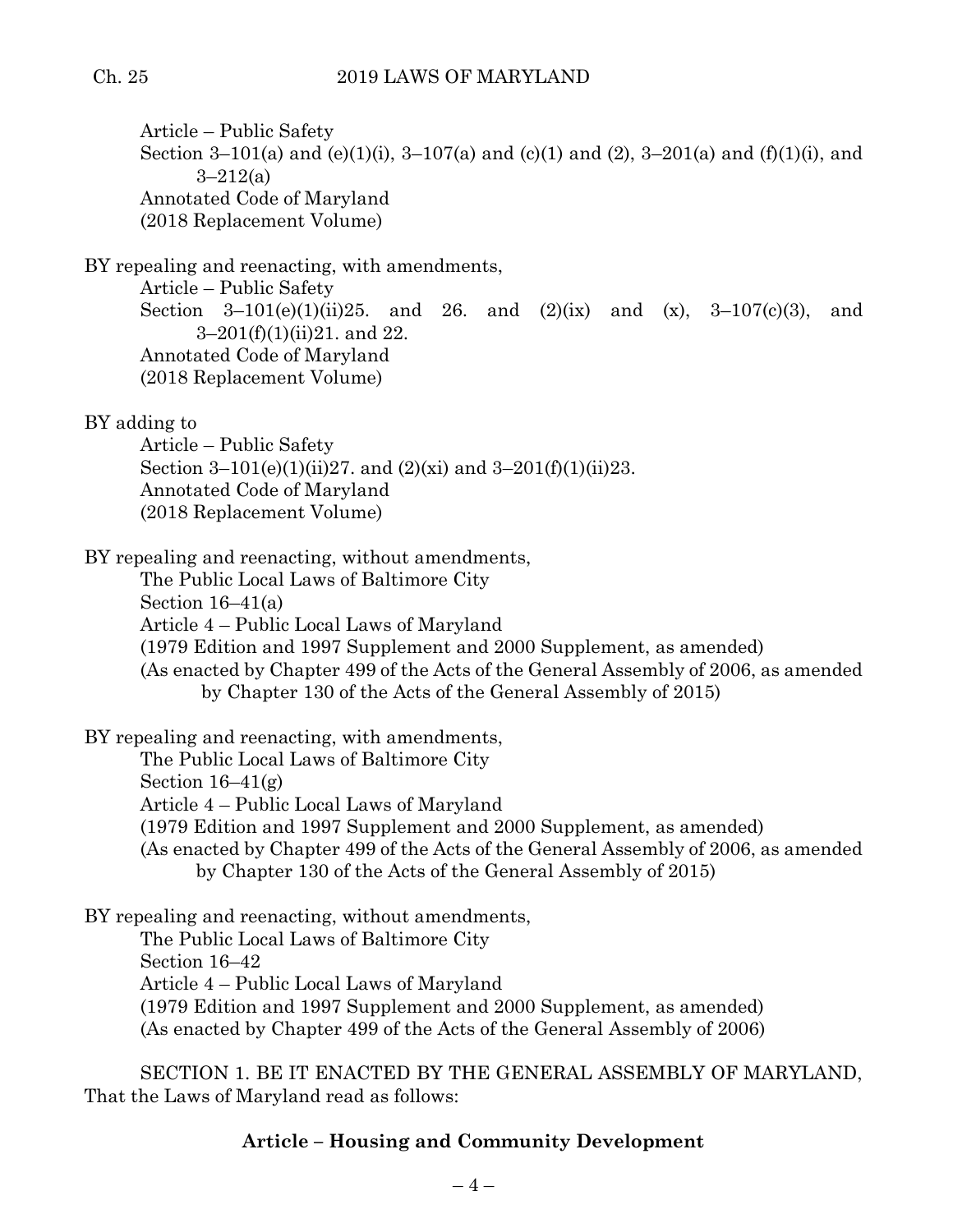4–509.

- (a) (1) In this section the following words have the meanings indicated.
	- (2) "Anchor institution" means:
		- (i) an institution of higher education in the State; or
		- (ii) a hospital institution in the State that:

1. has a group of at least five physicians who are organized as a medical staff for the institution;

2. maintains facilities to provide, under the supervision of the medical staff, diagnostic and treatment services for two or more unrelated individuals; and

3. admits or retains the individuals for overnight care.

(3) "Blighted area" means an area in which a majority of buildings have declined in productivity by reason of obsolescence, depreciation, or other causes to an extent that they no longer justify fundamental repairs and adequate maintenance.

(4) "Fund" means the Seed Community Development Anchor Institution Fund.

(b) There is a Seed Community Development Anchor Institution Fund.

(c) The purpose of the Fund is to provide grants and loans to anchor institutions for community development projects in blighted areas of the State.

(j) (1) For fiscal year 2019, the Governor shall include in the annual budget bill or the capital budget bill an appropriation of \$4,000,000 to the Fund.

(2) For fiscal **[**years**] YEAR** 2020 **[**through 2022**]**, the Governor shall include in the annual budget bill or the capital budget bill an appropriation of \$5,000,000 for the Fund.

**(3) FOR FISCAL YEAR 2021 AND EACH FISCAL YEAR THEREAFTER, THE GOVERNOR SHALL INCLUDE IN THE ANNUAL BUDGET BILL OR THE CAPITAL BUDGET BILL AN APPROPRIATION OF \$10,000,000 FOR THE FUND.**

## **Article – Human Services**

# **SUBTITLE 12. BALTIMORE CITY PROGRAMS.**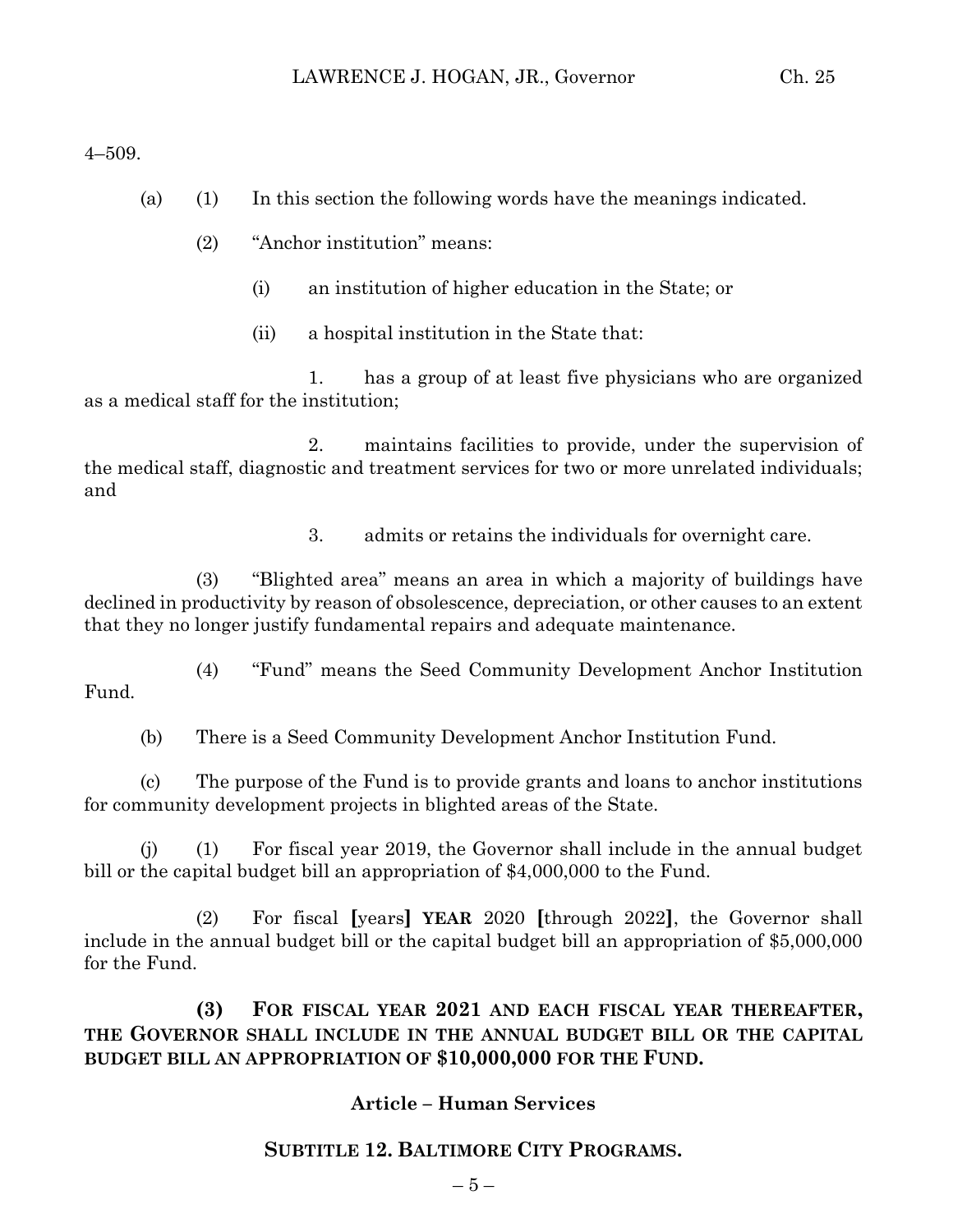**8–1201.**

**(A) FOR FISCAL YEARS 2021, 2022, 2023, AND 2024, THE GOVERNOR SHALL INCLUDE IN THE STATE BUDGET AN APPROPRIATION OF NOT LESS THAN:**

**(1) \$3,500,000 TO THE LOCAL MANAGEMENT BOARD FOR BALTIMORE CITY FOR THE BALTIMORE CHILDREN AND YOUTH FUND; AND**

**(2) \$1,000,000 FOR THE BALTIMORE CITY YOUTHWORKS SUMMER JOBS PROGRAM.**

**(B) (1) THE FUNDING REQUIRED UNDER THIS SECTION SHALL BE IN ADDITION TO ANY STATE FUNDING OTHERWISE AVAILABLE TO THE ENTITIES SPECIFIED IN SUBSECTION (A) OF THIS SECTION.**

**(2) FOR FISCAL YEARS 2021, 2022, 2023, AND 2024, THE GOVERNOR SHALL IDENTIFY IN THE ANNUAL BUDGET AS INTRODUCED HOW THE FUNDING REQUIRED UNDER THIS SECTION IS BEING USED TO SUPPLEMENT AND NOT SUPPLANT THE FUNDING FOR EACH ENTITY LISTED IN SUBSECTION (A) OF THIS SECTION.**

## **Article – Labor and Employment**

**11–603.**

**(A) (1) IN THIS SECTION THE FOLLOWING WORDS HAVE THE MEANINGS INDICATED.**

**(2) "CADET PROGRAM" MEANS THE LAW ENFORCEMENT CADET APPRENTICESHIP PROGRAM.**

**(3) "LAW ENFORCEMENT AGENCY" MEANS THE POLICE DEPARTMENT OF A COUNTY, MUNICIPAL CORPORATION, OR UNIVERSITY IN THE STATE.**

**(B) THERE IS A LAW ENFORCEMENT CADET APPRENTICESHIP PROGRAM IN THE DEPARTMENT.**

**(C) THE PURPOSES OF THE CADET PROGRAM ARE TO:**

**(1) PROVIDE YOUNG INDIVIDUALS OPPORTUNITIES TO BEGIN A CAREER IN LAW ENFORCEMENT;**

 $-6-$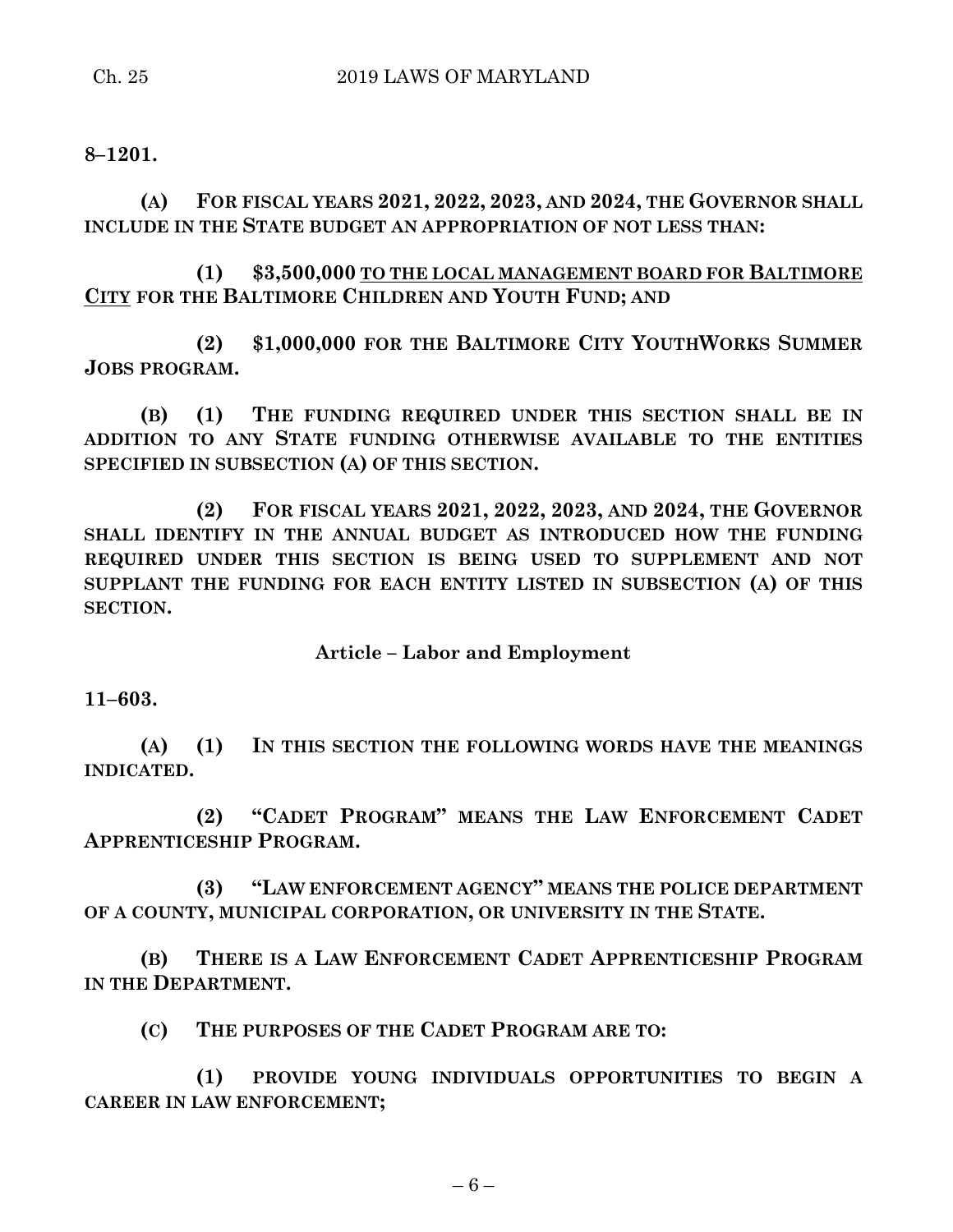**(2) FOSTER POSITIVE RELATIONSHIPS BETWEEN THE PUBLIC, PARTICULARLY YOUNG INDIVIDUALS, AND LAW ENFORCEMENT AGENCIES;**

**(3) DEVELOP A COHORT OF INDIVIDUALS QUALIFIED TO JOIN A LAW ENFORCEMENT AGENCY;**

**(4) ENCOURAGE LAW ENFORCEMENT AGENCIES TO HIRE APPRENTICES; AND**

**(5) HELP LAW ENFORCEMENT AGENCIES OFFSET ADDITIONAL COSTS, IF ANY, ASSOCIATED WITH HIRING APPRENTICES.**

**(D) (1) THE DEPARTMENT SHALL:**

**(I) ADMINISTER THE CADET PROGRAM; AND** 

**(II) AWARD GRANTS UNDER THE CADET PROGRAM ON A COMPETITIVE BASIS TO LAW ENFORCEMENT AGENCIES THAT MEET THE REQUIREMENTS UNDER PARAGRAPH (2) OF THIS SUBSECTION.**

**(2) A LAW ENFORCEMENT AGENCY IS ELIGIBLE TO RECEIVE A GRANT IF THE LAW ENFORCEMENT AGENCY EMPLOYS AT LEAST ONE APPRENTICE WHO:**

**(I) HAS BEEN EMPLOYED BY THE AGENCY FOR AT LEAST 7 MONTHS;**

**(II) IS ENROLLED IN THE FIRST YEAR OF AN APPRENTICESHIP PROGRAM REGISTERED WITH THE MARYLAND APPRENTICESHIP AND TRAINING COUNCIL UNDER § 11–405(B) OF THIS TITLE; AND**

**(III) LIVES IN A ZIP CODE IN WHICH AT LEAST 10% OF THE POPULATION IS BELOW THE POVERTY LEVEL AS ESTABLISHED BY THE U.S. DEPARTMENT OF COMMERCE, BUREAU OF THE CENSUS, IN THE MOST RECENTLY RELEASED DATA.**

**(E) (1) EXCEPT AS PROVIDED IN PARAGRAPH (2) OF THIS SUBSECTION, THE AMOUNT OF A GRANT AWARDED UNDER THE CADET PROGRAM:**

**(I) SHALL BE BASED ON THE NUMBER OF APPRENTICES WHO MEET THE DESCRIPTION IN SUBSECTION (D)(2)(I) THROUGH (III) OF THIS SECTION WHO ARE EMPLOYED BY THE ELIGIBLE LAW ENFORCEMENT AGENCY; AND**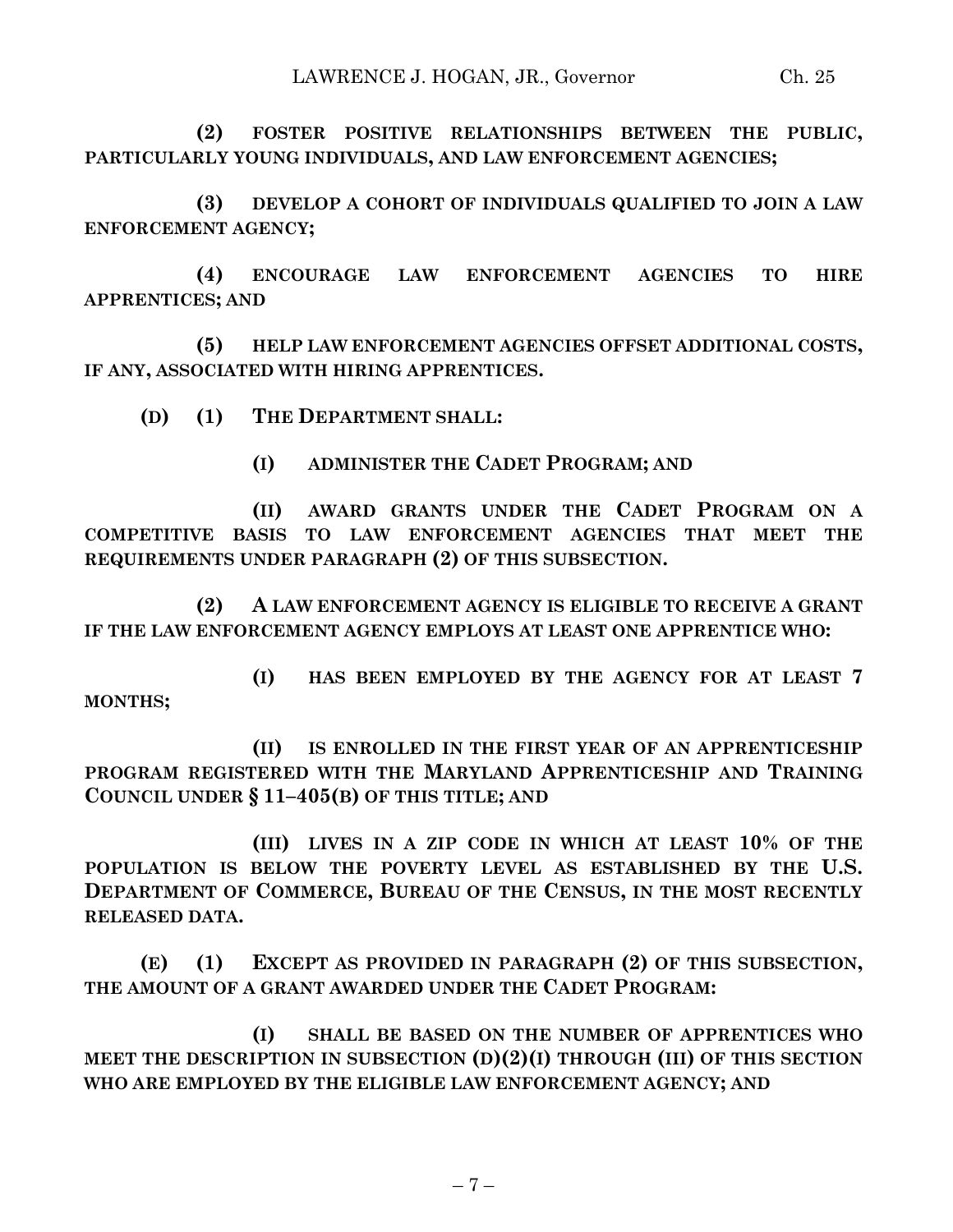**(II) MAY NOT EXCEED \$2,000 FOR EACH APPRENTICE WHO MEETS THE DESCRIPTION IN SUBSECTION (D)(2)(I) THROUGH (III) OF THIS SECTION WHO IS EMPLOYED BY THE ELIGIBLE LAW ENFORCEMENT AGENCY.**

**(2) THE AMOUNT OF A GRANT AWARDED TO AN ELIGIBLE UNIVERSITY LAW ENFORCEMENT AGENCY MAY NOT EXCEED \$1,000 FOR EACH APPRENTICE WHO MEETS THE DESCRIPTION IN SUBSECTION (D)(2)(I) THROUGH (III) OF THIS SECTION WHO IS EMPLOYED BY THE ELIGIBLE UNIVERSITY LAW ENFORCEMENT AGENCY.**

**(F) FOR FISCAL YEAR 2021 AND EACH FISCAL YEAR THEREAFTER, THE GOVERNOR SHALL INCLUDE IN THE STATE BUDGET AN APPROPRIATION OF AT LEAST \$750,000 FOR THE CADET PROGRAM TO:**

**(1) PROVIDE GRANTS TO ELIGIBLE LAW ENFORCEMENT AGENCIES; AND**

**(2) COVER THE ADMINISTRATIVE COSTS OF OPERATING THE CADET PROGRAM.**

**(G) THE DEPARTMENT SHALL ADOPT REGULATIONS NECESSARY TO CARRY OUT THIS SECTION, INCLUDING REGULATIONS TO:**

**(1) DEVELOP REQUIREMENTS FOR GRANT APPLICATIONS;**

**(2) DEVELOP A PROCESS FOR REVIEWING GRANT APPLICATIONS AND AWARDING GRANTS TO ELIGIBLE LAW ENFORCEMENT AGENCIES; AND**

**(3) DETERMINE THE MAXIMUM AMOUNT THAT AN ELIGIBLE LAW ENFORCEMENT AGENCY MAY BE AWARDED UNDER THE CADET PROGRAM EACH FISCAL YEAR.**

SECTION 2. AND BE IT FURTHER ENACTED, That the Laws of Maryland read as follows:

### **Article – Criminal Procedure**

2–101.

(a) In this title the following words have the meanings indicated.

(c) "Police officer" means a person who in an official capacity is authorized by law to make arrests and is: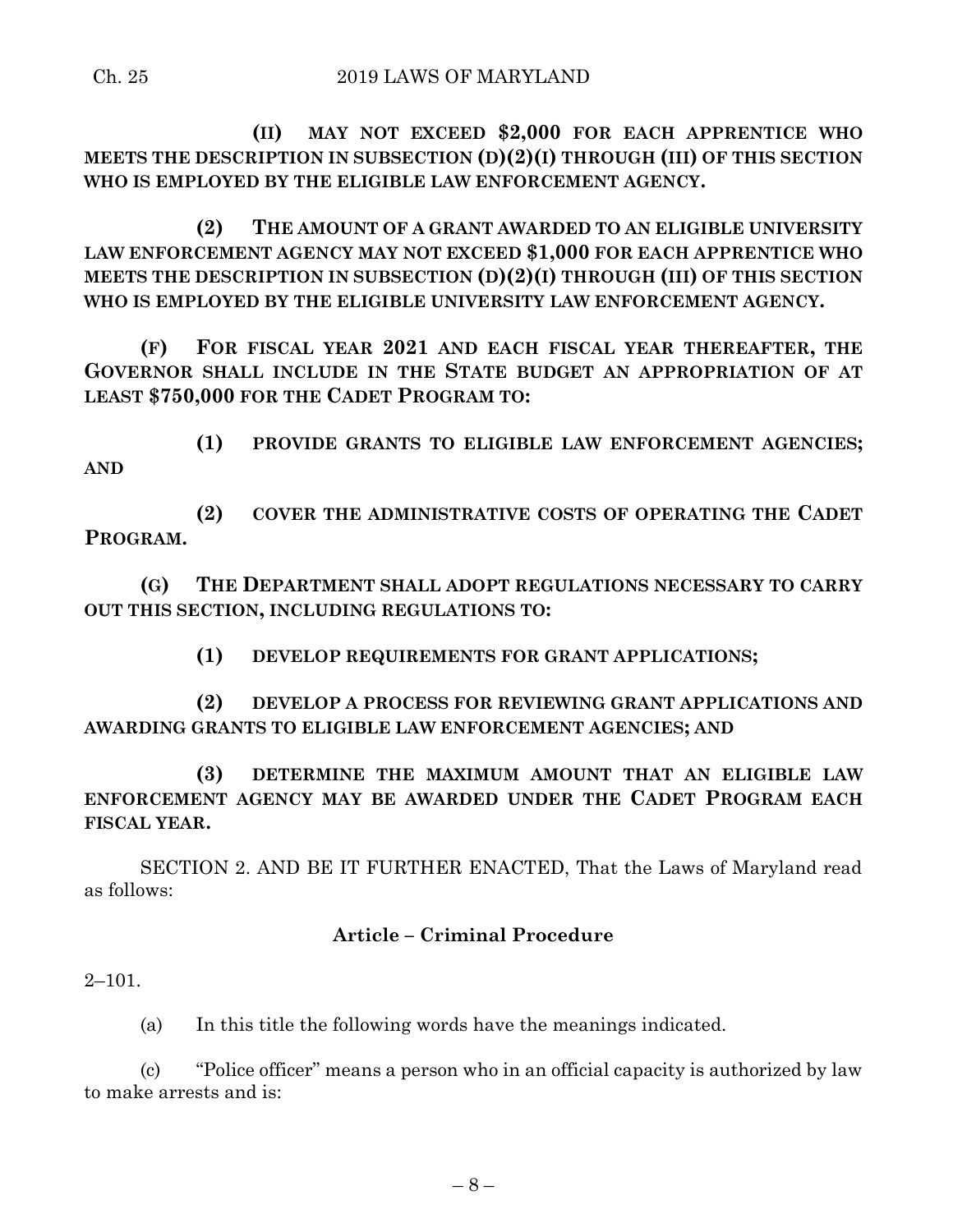(25) an employee of the Warrant Apprehension Unit of the Division of Parole and Probation in the Department; **[**or**]**

**OR**

(26) a member of the police force of the Anne Arundel Community College**;**

**(27) A MEMBER OF THE POLICE DEPARTMENT OF THE JOHNS HOPKINS UNIVERSITY ESTABLISHED IN ACCORDANCE WITH TITLE 24, SUBTITLE 12 OF THE EDUCATION ARTICLE**.

## *10–205.*

# *IT IS THE INTENT OF THE GENERAL ASSEMBLY THAT THE POLICE DEPARTMENT OF THE JOHNS HOPKINS UNIVERSITY, ESTABLISHED IN ACCORDANCE WITH TITLE 24, SUBTITLE 12 OF THE EDUCATION ARTICLE, SHALL FUNCTION AS A CRIMINAL JUSTICE UNIT FOR THE PURPOSES OF THIS SUBTITLE.*

### **Article – Education**

**SUBTITLE 12. POLICE DEPARTMENT OF THE JOHNS HOPKINS UNIVERSITY.**

**24–1201.**

**(A) IN THIS SUBTITLE THE FOLLOWING WORDS HAVE THE MEANINGS INDICATED.**

**(B) "ACCOUNTABILITY BOARD" MEANS THE UNIVERSITY POLICE ACCOUNTABILITY BOARD.**

**(C) (1) "CAMPUS AREA" MEANS ANY PROPERTY THAT IS:**

**(I) OWNED, LEASED, OPERATED BY, OR UNDER THE CONTROL OF THE UNIVERSITY IN THE HOMEWOOD, EAST BALTIMORE, AND PEABODY CAMPUSES OF THE UNIVERSITY; AND**

**(II) LOCATED ON:**

**1. THE HOMEWOOD CAMPUS, MEANING THE AREA BOUNDED BY WEST UNIVERSITY PARKWAY AND EAST UNIVERSITY PARKWAY ON THE NORTH, EAST 28TH STREET AND WEST 28TH STREET ON THE SOUTH, REMINGTON AVENUE AND STONY RUN STREAM ON THE WEST, AND NORTH CALVERT STREET ON THE EAST;**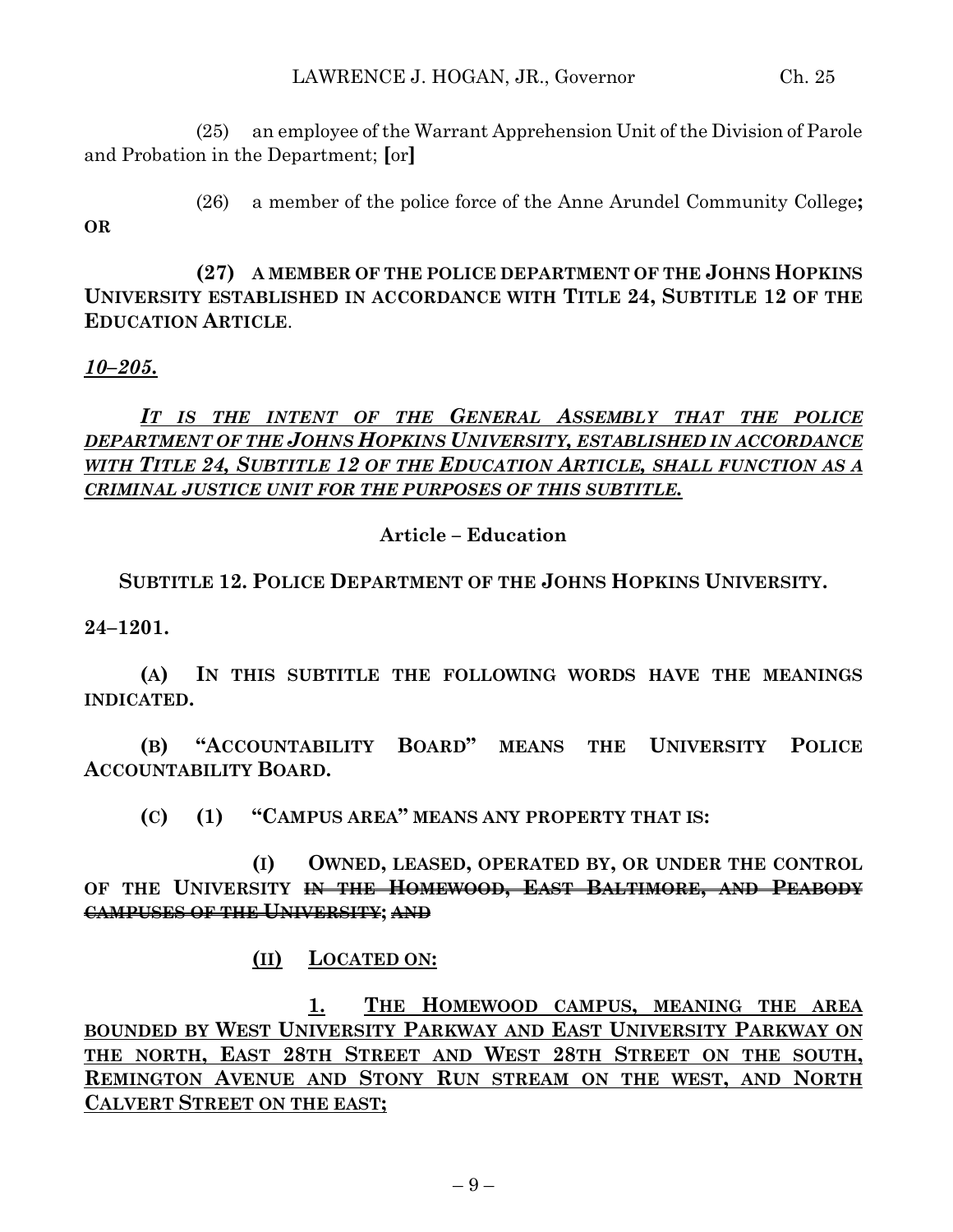# **2. THE EAST BALTIMORE CAMPUS, MEANING THE AREA BOUNDED BY EAST EAGER STREET ON THE NORTH, EAST BALTIMORE STREET ON THE SOUTH, NORTH CAROLINE STREET ON THE WEST, AND NORTH CASTLE STREET ON THE EAST; OR**

**3. THE PEABODY CAMPUS, MEANING THE AREA BOUNDED BY WEST MADISON STREET AND EAST MADISON STREET ON THE NORTH, EAST HAMILTON STREET AND WEST HAMILTON STREET ON THE SOUTH, CATHEDRAL STREET ON THE WEST, AND SAINT PAUL STREET ON THE EAST; AND**

**(II) (III) USED FOR EDUCATIONAL OR INSTITUTIONAL PURPOSES.**

**(2) "CAMPUS AREA" INCLUDES THE PUBLIC PROPERTY THAT IS**  *IMMEDIATELY* **ADJACENT TO THE CAMPUS, INCLUDING:**

**(I) A SIDEWALK, A STREET, OR ANY OTHER THOROUGHFARE; AND**

**(II) A PARKING FACILITY.**

**(D) "MEMORANDUM OF UNDERSTANDING" MEANS AN AGREEMENT BETWEEN THE JOHNS HOPKINS UNIVERSITY AND THE BALTIMORE POLICE DEPARTMENT REGARDING MATTERS RELATED TO POLICE JURISDICTION AND OPERATIONS.**

**(E) "POLICE DEPARTMENT" MEANS A UNIVERSITY POLICE DEPARTMENT ESTABLISHED UNDER THIS SECTION SUBTITLE.**

**(F) "UNIVERSITY" MEANS THE JOHNS HOPKINS UNIVERSITY.**

**(G) "UNIVERSITY POLICE OFFICER" MEANS A POLICE OFFICER OF A POLICE DEPARTMENT ESTABLISHED UNDER THIS SECTION SUBTITLE.**

**24–1202.**

**(A) SUBJECT TO THE REQUIREMENTS OF THIS SUBTITLE, THE JOHNS HOPKINS UNIVERSITY MAY ESTABLISH A POLICE DEPARTMENT BASED ON A MEMORANDUM OF UNDERSTANDING.**

**(B) THE MEMORANDUM OF UNDERSTANDING SHALL REQUIRE THAT THE BALTIMORE POLICE DEPARTMENT:**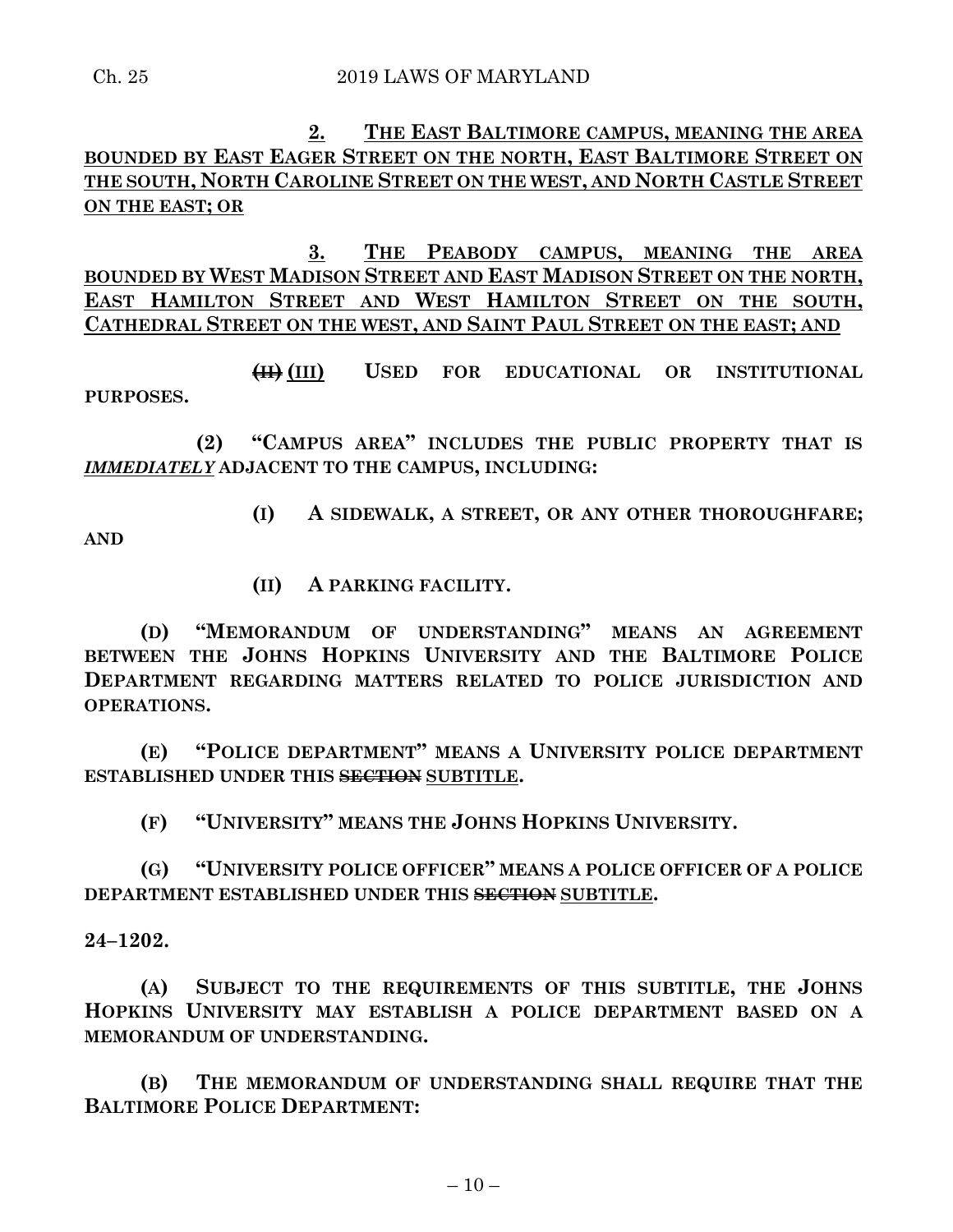**(1) HAVE PRIMARY RESPONSIBILITY FOR ALL INVESTIGATIONS AND ARRESTS RELATED TO PART I OFFENSES SPECIFIED UNDER THE UNIFORM CRIME REPORTING PROGRAM, EXCEPT:**

- **(I) THEFT;**
- **(II) BURGLARY; AND**
- **(III) MOTOR VEHICLE TAKING;**

**(2) MAINTAIN ANY EVIDENCE COLLECTED FROM CRIME SCENES AT THE EVIDENCE CONTROL UNIT OF THE BALTIMORE POLICE DEPARTMENT, IN ACCORDANCE WITH BALTIMORE POLICE DEPARTMENT GOVERNING PROCEDURES AND REGULATIONS; AND**

**(3) IMPOUND ANY STOLEN VEHICLES IN ACCORDANCE WITH BALTIMORE POLICE DEPARTMENT GOVERNING PROCEDURES AND REGULATIONS.**

**(C) (1) SUBJECT TO PARAGRAPH (2) OF THIS SUBSECTION, A UNIVERSITY POLICE OFFICER HAS THE POWERS GRANTED TO A PEACE AND POLICE OFFICER.**

**(2) (I) A UNIVERSITY POLICE OFFICER MAY EXERCISE THESE POWERS ONLY:**

**1. ON THE UNIVERSITY'S CAMPUS AREA; AND**

**2. CONCURRENTLY WITH THE BALTIMORE POLICE DEPARTMENT, WITHIN SUBJECT TO SUBPARAGRAPH (II) OF THIS PARAGRAPH, WITHIN AREAS** *IMMEDIATELY* **ADJACENT TO THE CAMPUS AREA, AS SPECIFIED IN AN THE EXECUTED MEMORANDUM OF UNDERSTANDING DEVELOPED WITH INPUT FROM THE RELEVANT COMMUNITY.**

**(II) A UNIVERSITY POLICE OFFICER MAY EXERCISE THESE POWERS WITHIN AREAS ADJACENT TO THE CAMPUS AREA ONLY IF:**

**1. THE UNIVERSITY RECEIVES A MAJORITY OF SUPPORT FROM THE MEMBERS OF THE RELEVANT CAMPUS–ADJACENT COMMUNITIES FOR THE POLICE DEPARTMENT TO OPERATE IN THEIR COMMUNITIES; AND**

**2. THE BALTIMORE CITY COUNCIL APPROVES A RESOLUTION AFFIRMING THAT THE UNIVERSITY HAS RECEIVED THE SUPPORT REQUIRED UNDER ITEM 1 OF THIS SUBPARAGRAPH AND SPECIFYING OF THE CAMPUS–ADJACENT COMMUNITY AREAS IN WHICH THE POLICE DEPARTMENT IS AUTHORIZED TO OPERATE.**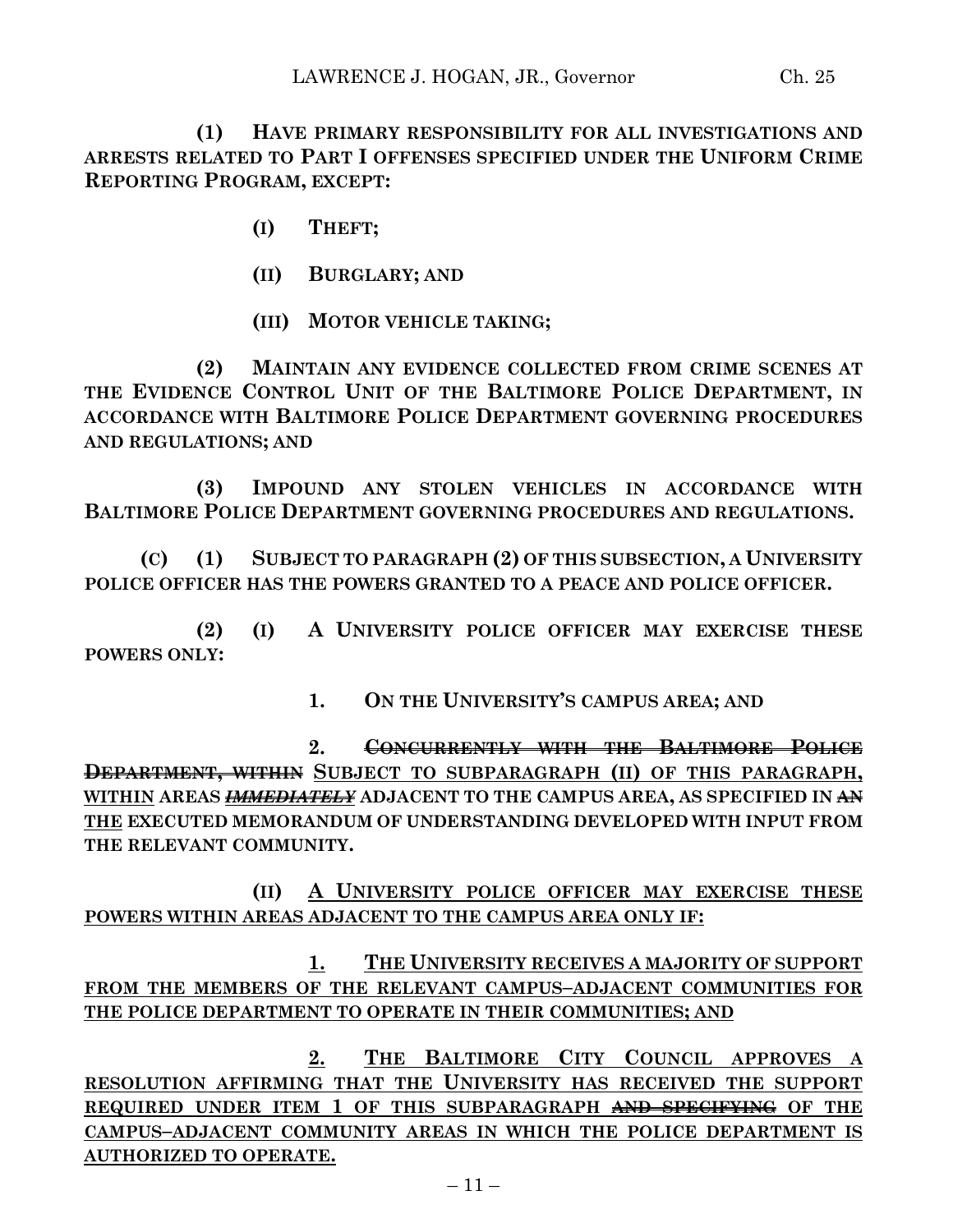**(III) A UNIVERSITY POLICE OFFICER MAY NOT EXERCISE THESE POWERS ON ANY OTHER PROPERTY UNLESS:**

**1. ENGAGED IN FRESH PURSUIT OF A SUSPECTED OFFENDER;**

**2. NECESSARY TO FACILITATE THE ORDERLY FLOW OF TRAFFIC TO AND FROM PROPERTY OWNED, LEASED, OPERATED BY, OR UNDER THE CONTROL OF THE UNIVERSITY A CAMPUS AREA;**

**3. SPECIALLY REQUESTED OR AUTHORIZED TO EXERCISE THE POWERS IN BALTIMORE CITY BY THE MAYOR OF BALTIMORE CITY IF:**

**A. THERE IS A SUDDEN AND UNFORESEEN EMERGENCY OF SUCH PUBLIC GRAVITY AND URGENCY THAT IT REQUIRES AN IMMEDIATE RESPONSE TO PROTECT THE PUBLIC WELFARE; AND**

**B. THE MAYOR ISSUES AN ORDER DECLARING AN EMERGENCY THAT SPECIFIES THE MANNER IN WHICH THE POLICE OFFICER'S POWERS WILL BE EXERCISED; OR**

**4. ORDERED TO EXERCISE THE POWERS BY THE GOVERNOR UNDER A DECLARED STATE OF EMERGENCY.**

### **24–1203.**

**(A) IF THE UNIVERSITY ESTABLISHES A POLICE DEPARTMENT UNDER THIS SUBTITLE, THE UNIVERSITY SHALL:**

**(1) ADOPT STANDARDS, QUALIFICATIONS, AND PREREQUISITES FOR HIRING AND TRAINING UNIVERSITY POLICE OFFICERS THAT COMPLY WITH THE REGULATIONS OF THE MARYLAND POLICE TRAINING AND STANDARDS COMMISSION;**

**(2) ADOPT STANDARDS FOR CHARACTER, EDUCATION, HUMAN RELATIONS, PUBLIC RELATIONS, AND EXPERIENCE FOR UNIVERSITY POLICE OFFICERS;**

**(3) ENSURE CONSTITUTIONAL AND COMMUNITY–ORIENTED POLICING THROUGH THE ADOPTION OF POLICIES, PRACTICES, AND TRAINING THAT:**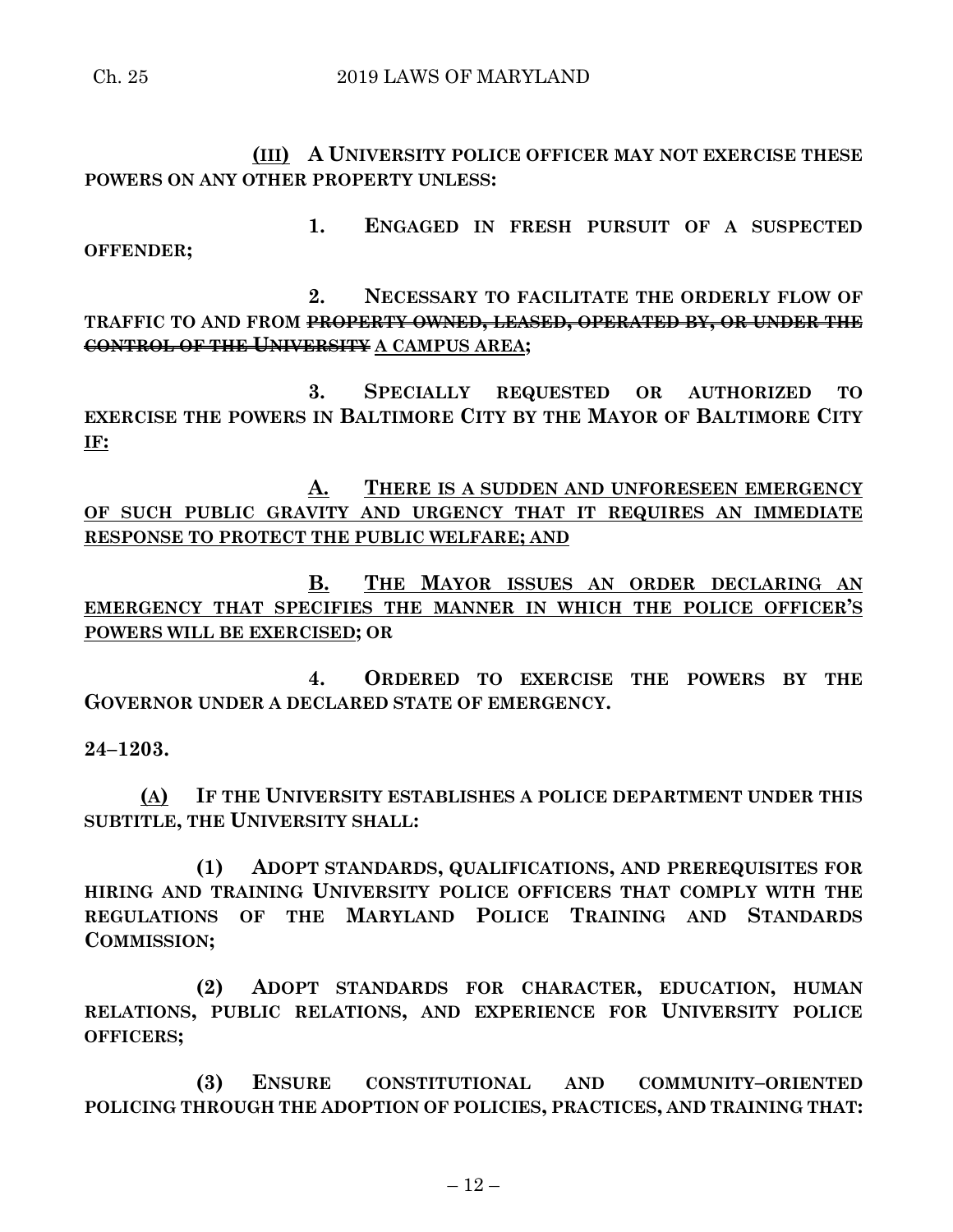**(I) PROMOTE RECRUITING AND HIRING DIVERSE CANDIDATES, USING LOCAL HIRING AND RESIDENCY INITIATIVES;**

**(II) ADVANCE IMPARTIAL AND NONDISCRIMINATORY POLICING TO PROMOTE DISABILITY AND DIVERSITY AWARENESS AND PREVENT PROFILING AND IMPLICIT BIAS AGAINST RACIAL, ETHNIC, SEXUAL, RELIGIOUS, AND OTHER MINORITIES;**

**(III) PROMOTE APPROPRIATE INTERACTIONS WITH INDIVIDUALS WHO:**

- **1. ARE UNDER THE AGE OF 18;**
- **2. HAVE BEHAVIORAL HEALTH OR OTHER DISABILITIES;**

**OR**

- **3. ARE IN CRISIS;**
- **(IV) ENSURE APPROPRIATE USE OF FORCE, INCLUDING:**
	- **1. THE USE OF ALTERNATIVES TO FORCE;**
	- **2. THE USE OF DE–ESCALATION TECHNIQUES; AND**

**3. FOR ANY OFFICER WHO CARRIES A FIREARM, THE USE OF NONLETHAL OR LESS–LETHAL WEAPONS;**

**(V) GUARANTEE THE ADOPTION AND USE OF APPROPRIATE AND EFFECTIVE TECHNOLOGY, INCLUDING BODY–WORN CAMERAS AND OTHER RECORDING DEVICES;**

**(VI) ENSURE SAFE AND HUMANE TREATMENT OF INDIVIDUALS IN CUSTODY;**

**(VII) SUPPORT THE LAWFUL EXERCISE OF RIGHTS OF FREE EXPRESSION, PARTICULARLY IN THE CONTEXT OF A UNIVERSITY COMMUNITY;**

**(VIII) BUILD TRUST BETWEEN VICTIMS OF SEXUAL ASSAULT AND THE POLICE DEPARTMENT AND OTHER UNIVERSITY OFFICIALS, CONSISTENT WITH UNIVERSITY POLICY AND FEDERAL AND STATE LAW;**

**(IX) PROMOTE COMMUNITY ENGAGEMENT, INCLUDING:**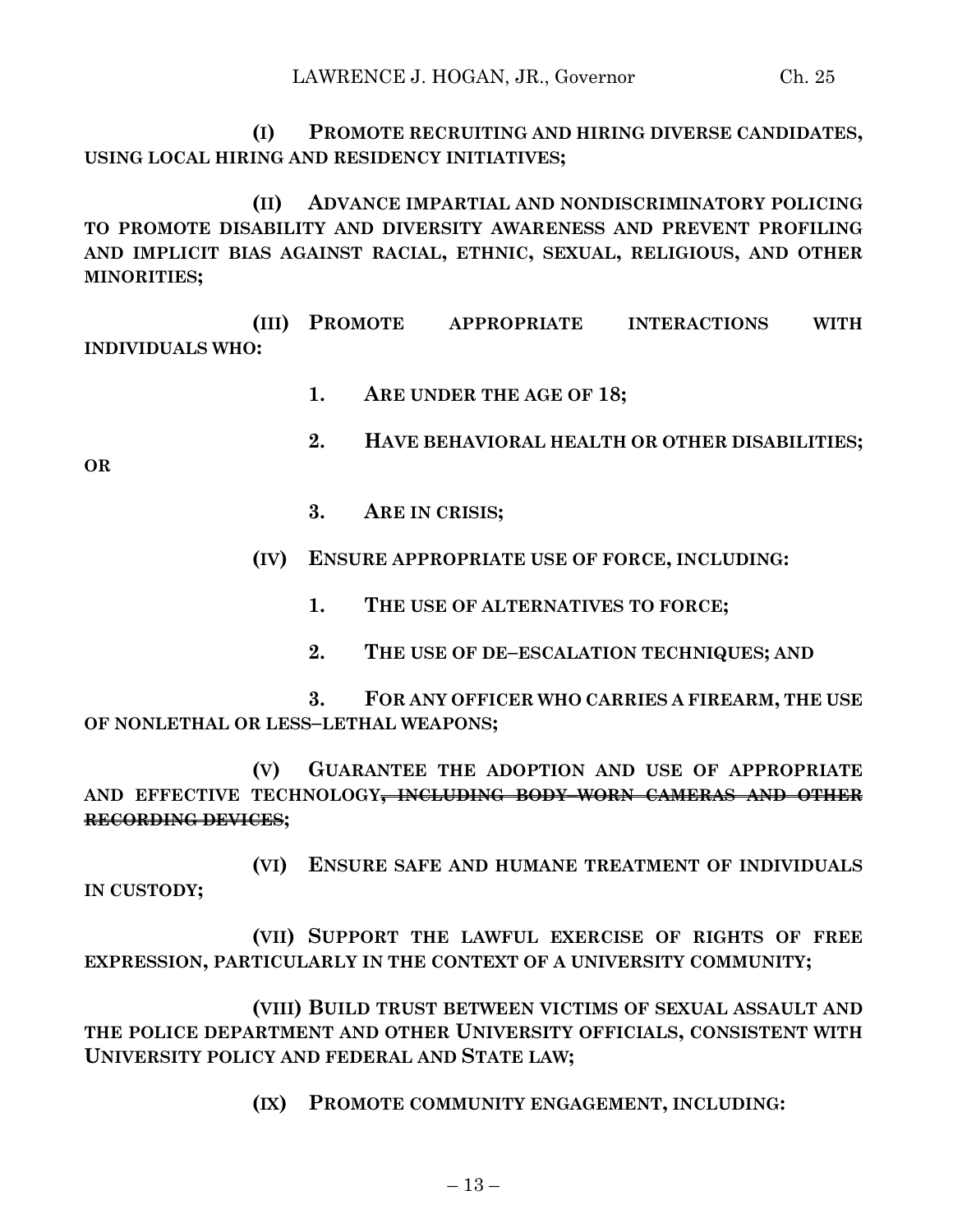**1. REPORTING COMMUNITY ENGAGEMENT PLANS EACH YEAR TO THE ACCOUNTABILITY BOARD ESTABLISHED UNDER § 24–1205 OF THIS SUBTITLE; AND**

**2. ESTABLISHING A PROCESS TO CONSIDER COMMUNITY OR UNIVERSITY REQUESTS FOR ADDITIONAL JURISDICTION FOR THE POLICE DEPARTMENT; AND**

**(X) ESTABLISH A PROCESS TO:**

**1. ALLOW ANY PERSON, INCLUDING MEMBERS OF THE POLICE DEPARTMENT, TO FILE COMPLAINTS AGAINST UNIVERSITY POLICE OFFICERS; AND** 

**2. ENSURE TIMELY INVESTIGATION OF ALL COMPLAINTS REGARDING THE POLICE DEPARTMENT AND ITS EMPLOYEES; AND**

*(XI) REQUIRE TRAINING FOR UNIVERSITY POLICE OFFICERS REGARDING SEARCHES, INCLUDING CONSENSUAL SEARCHES; AND*

*(XII) REQUIRE THAT A UNIVERSITY POLICE OFFICER BE CERTIFIED BY THE MARYLAND POLICE TRAINING AND STANDARDS COMMISSION;*

**(4) SUBJECT TO SUBSECTION (B) OF THIS SECTION, WITHIN 5 YEARS AFTER THE EXECUTION OF A MEMORANDUM OF UNDERSTANDING UNDER § 24–1202 OF THIS SUBTITLE, MAINTAIN A POLICE DEPARTMENT IN WHICH AT LEAST 25% OF THE POLICE DEPARTMENT'S WORKFORCE ARE RESIDENTS OF BALTIMORE CITY;**

**(5) REQUIRE UNIVERSITY POLICE OFFICERS TO WEAR** *AND USE* **BODY– WORN CAMERAS IN ACCORDANCE WITH:**

**(I) PROCEDURES ADOPTED BY THE UNIVERSITY; AND**

**(II) THE BODY–WORN CAMERA POLICY ESTABLISHED BY THE MARYLAND POLICE TRAINING AND STANDARDS COMMISSION UNDER § 3–511 OF THE PUBLIC SAFETY ARTICLE;**

**(6) EMPLOY NOT MORE THAN 100 EMPLOYEES WITHIN THE POLICE DEPARTMENT; AND**

**(7) SEEK ACCREDITATION BY THE COMMISSION ON ACCREDITATION FOR LAW ENFORCEMENT AGENCIES, THE INTERNATIONAL ASSOCIATION OF CAMPUS LAW ENFORCEMENT ADMINISTRATORS, OR A SIMILAR ORGANIZATION.**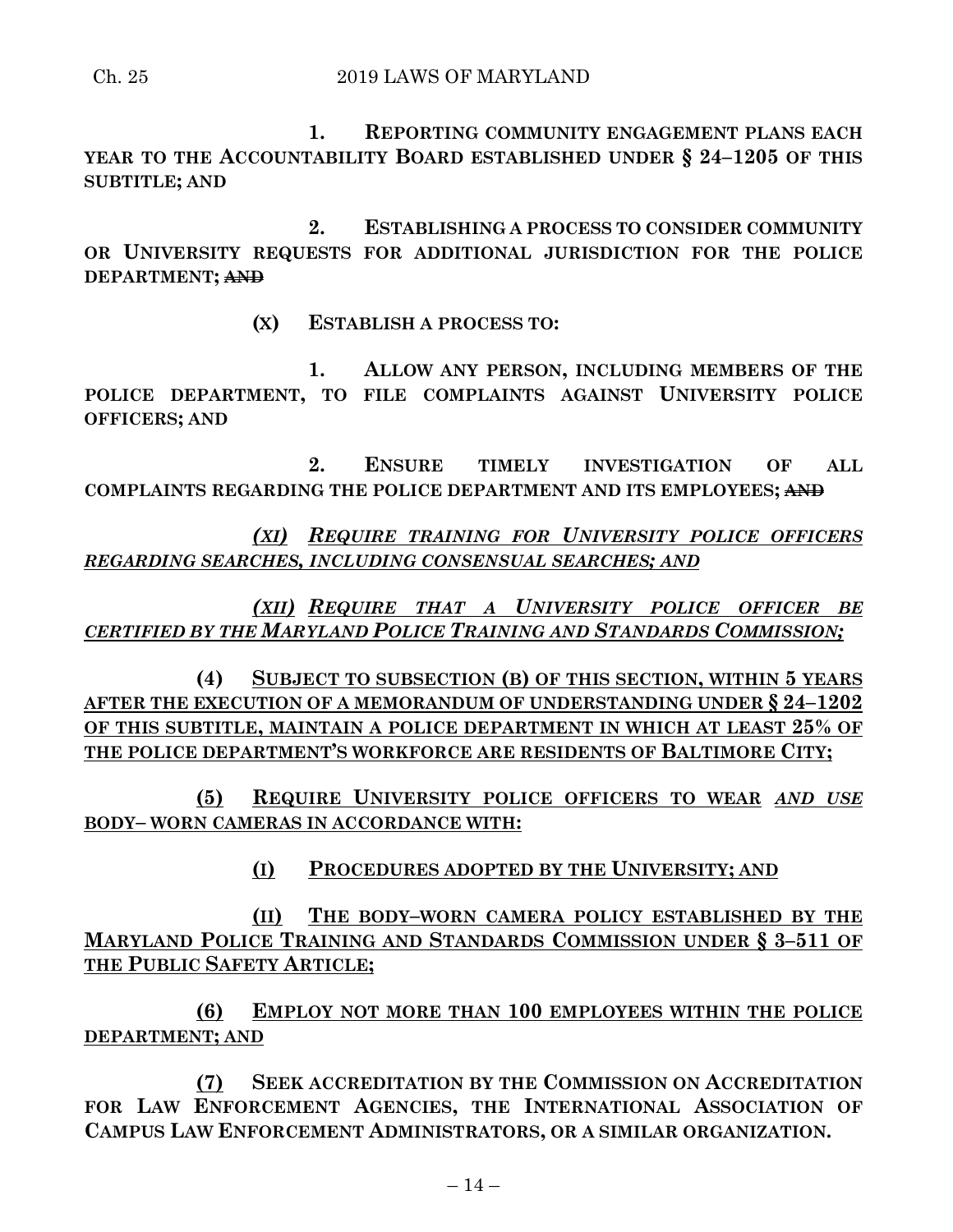**(B) SUBSECTION (A)(4) OF THIS SECTION MAY NOT BE CONSTRUED TO REQUIRE THE UNIVERSITY TO HIRE AN OFFICER WHO:**

**(1) DOES NOT MEET THE POLICE OFFICER CERTIFICATION REQUIREMENTS OF THE MARYLAND POLICE TRAINING AND STANDARDS COMMISSION SPECIFIED UNDER § 3–209 OF THE PUBLIC SAFETY ARTICLE; OR**

**(2) FAILS AN ASSESSMENT THAT EVALUATES AN APPLICANT BASED ON THE STANDARDS ADOPTED UNDER SUBSECTION (A)(2) OF THIS SECTION.**

**(C) IF THE UNIVERSITY ESTABLISHES A POLICE DEPARTMENT UNDER THIS SUBTITLE, THE UNIVERSITY SHALL HOST OR PARTICIPATE IN AT LEAST FOUR JOB EVENTS IN EACH CALENDAR YEAR, LOCATED IN DIFFERENT SITES IN BALTIMORE CITY, REPRESENTATIVE OF THE BALTIMORE CITY COMMUNITY, AT WHICH INDIVIDUALS ARE INTERVIEWED FOR POSITIONS IN THE POLICE DEPARTMENT WORKFORCE.**

*(D) (1) EXCEPT AS PROVIDED IN PARAGRAPH (2) OF THIS SUBSECTION, IF THE UNIVERSITY ESTABLISHES A POLICE DEPARTMENT UNDER THIS SUBTITLE, THE POLICE DEPARTMENT MAY NOT ACQUIRE ANY MILITARY GRADE VEHICLE OR MILITARY GRADE HARDWARE, INCLUDING:*

- *(I) AN ARMORED OR WEAPONIZED:*
	- *1. AIRCRAFT;*
	- *2. DRONE; OR*
	- *3. VEHICLE; OR*

*(II) A WEAPON DESIGNATED AS A TITLE II WEAPON UNDER THE NATIONAL FIREARMS ACT.*

*(2) IF ANY OF THE ITEMS SPECIFIED UNDER PARAGRAPH (1) OF THIS SUBSECTION ARE AVAILABLE FOR COMMERCIAL SALE IN THE STATE, THE UNIVERSITY, AT ITS OWN EXPENSE, MAY PURCHASE THE ITEMS FOR THE POLICE DEPARTMENT.*

*(3) THE POLICE DEPARTMENT MAY NOT ACCEPT ANY OF THE ITEMS SPECIFIED UNDER PARAGRAPH (1) OF THIS SUBSECTION FROM A PROGRAM OPERATED BY THE FEDERAL GOVERNMENT FOR THE TRANSFER OF SURPLUS MILITARY EQUIPMENT TO A LAW ENFORCEMENT AGENCY.*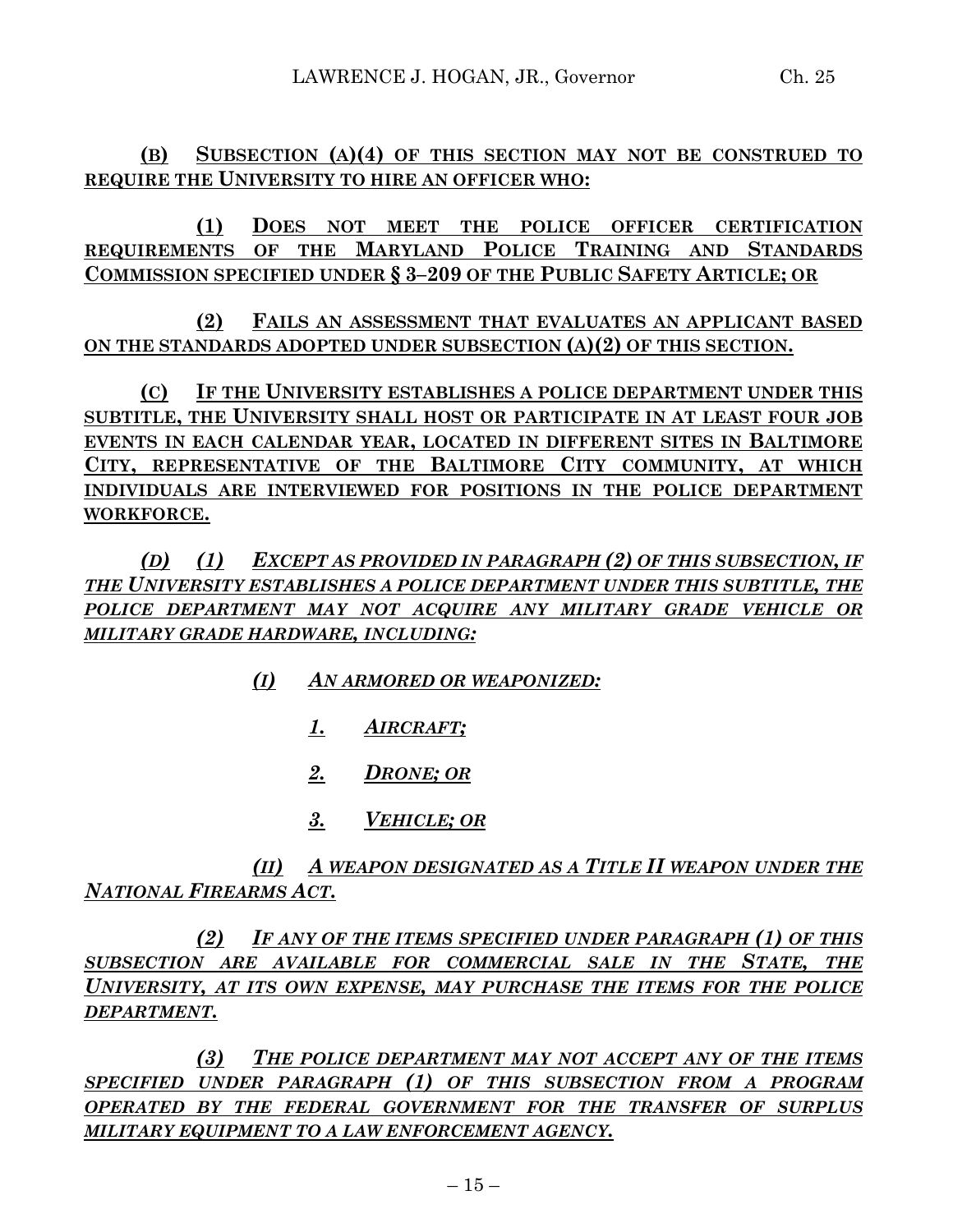## *(E) IF THE UNIVERSITY ESTABLISHES A POLICE DEPARTMENT UNDER THIS SUBTITLE, THE POLICE DEPARTMENT SHALL ACKNOWLEDGE AND RESPOND TO ANY RECOMMENDATIONS OF THE UNIVERSITY POLICE ACCOUNTABILITY BOARD WITHIN 120 DAYS AFTER RECEIVING THE RECOMMENDATIONS.*

**24–1204.**

**IF THE UNIVERSITY ESTABLISHES A POLICE DEPARTMENT UNDER THIS SUBTITLE, THE UNIVERSITY SHALL CONTINUE TO MAKE USE OF UNIVERSITY SECURITY PERSONNEL OR BUILDING GUARDS IN ADDITION TO THE POLICE DEPARTMENT.**

**24–1205.**

**(A) IF THE UNIVERSITY ESTABLISHES A POLICE DEPARTMENT UNDER THIS SUBTITLE, THE UNIVERSITY SHALL ESTABLISH A UNIVERSITY POLICE ACCOUNTABILITY BOARD.**

**(B) THE PURPOSE OF THE ACCOUNTABILITY BOARD IS TO:**

**(1) ENABLE COMMUNITY MEMBERS TO SHARE COMMUNITY CONCERNS REGARDING THE POLICE DEPARTMENT DIRECTLY WITH POLICE DEPARTMENT LEADERSHIP;**

**(2) REVIEW POLICE DEPARTMENT METRICS;**

**(3) PROVIDE FEEDBACK ON EXISTING POLICE DEPARTMENT POLICIES AND PRACTICES, INCLUDING POLICE DEPARTMENT STANDARDS FOR HIRING AND RECRUITMENT; AND**

**(4) SUGGEST IDEAS FOR IMPROVING POLICE DEPARTMENT POLICIES, PROCEDURES, AND PERFORMANCE, INCLUDING IDEAS FOR COMMUNITY–BASED PUBLIC SAFETY INITIATIVES.**

**(C) (1) THE ACCOUNTABILITY BOARD SHALL BE COMPOSED OF 15 INDIVIDUALS, INCLUDING:**

**(I) STUDENTS, FACULTY, AND STAFF OF THE UNIVERSITY; AND**

**(II) MEMBERS OF THE BALTIMORE CITY COMMUNITY FROM THE NEIGHBORHOODS ADJACENT TO THE CAMPUS AREA***; AND*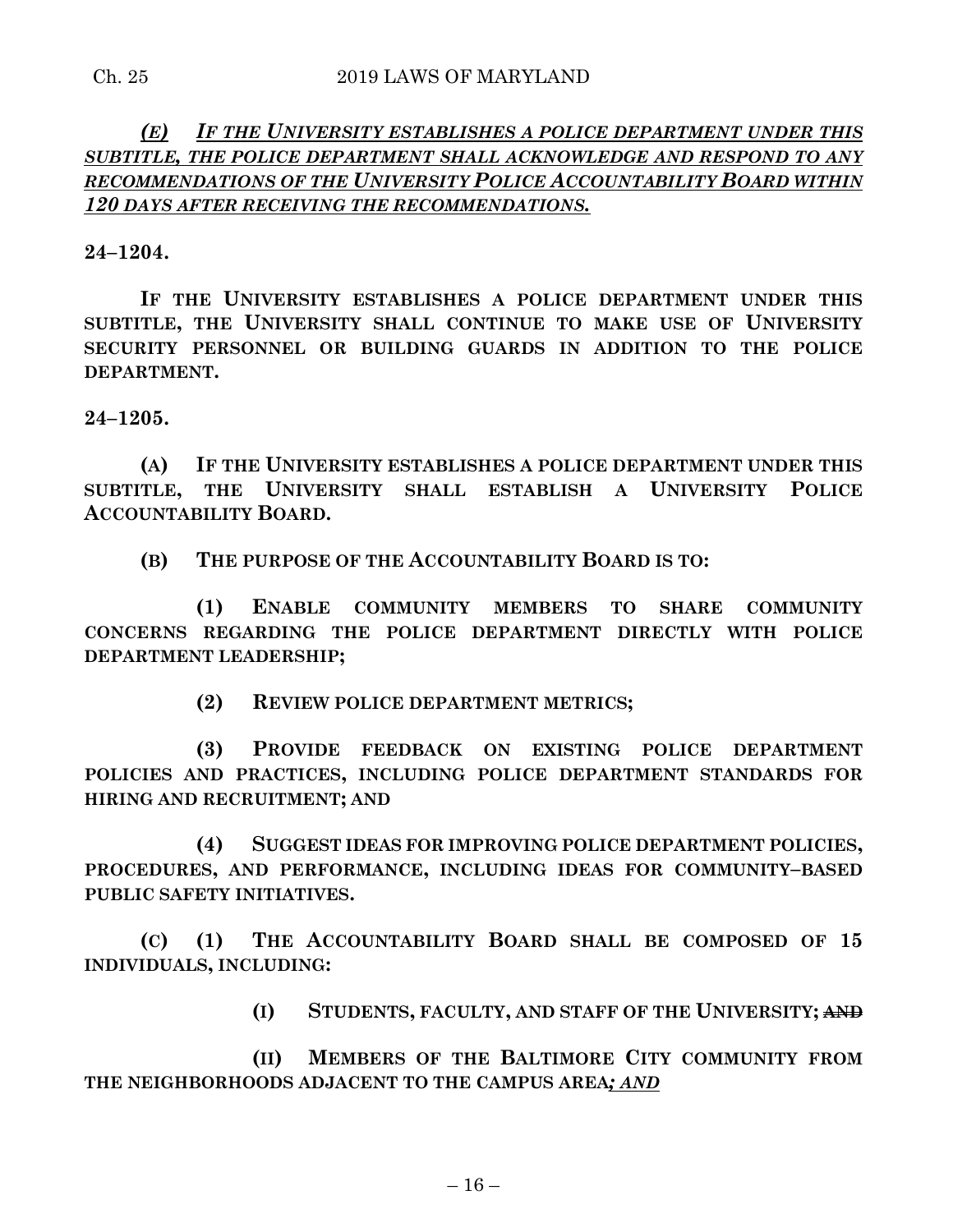*(III) A MEMBER OF THE JOHNS HOPKINS UNIVERSITY BLACK FACULTY AND STAFF ASSOCIATION***.**

**(2) THE ACCOUNTABILITY BOARD SHALL INCLUDE AT LEAST ONE COMMUNITY REPRESENTATIVE WHO IS UNAFFILIATED WITH THE UNIVERSITY FROM EACH OF THE FOLLOWING NEIGHBORHOODS:**

**(I) THE NEIGHBORHOOD ADJACENT TO THE UNIVERSITY'S HOMEWOOD CAMPUS;**

**(II) THE NEIGHBORHOOD ADJACENT TO THE UNIVERSITY'S EAST BALTIMORE CAMPUS; AND**

**(III) THE NEIGHBORHOOD ADJACENT TO THE UNIVERSITY'S PEABODY CAMPUS.**

**(3) EXCEPT AS PROVIDED IN PARAGRAPH (4) OF THIS SUBSECTION, UNIVERSITY LEADERSHIP SHALL APPOINT THE INDIVIDUALS TO THE ACCOUNTABILITY BOARD WITH THE ADVICE AND CONSENT OF THE SENATE.**

**(4) (I) THE MAYOR OF BALTIMORE CITY AND THE BALTIMORE CITY COUNCIL PRESIDENT EACH SHALL APPOINT AN INDIVIDUAL TO THE ACCOUNTABILITY BOARD.**

**(II) UNIVERSITY LEADERSHIP, IN CONSULTATION WITH THE BALTIMORE CITY COUNCIL, SHALL APPOINT THE COMMUNITY REPRESENTATIVES SPECIFIED UNDER PARAGRAPH (2) OF THIS SUBSECTION WITH THE ADVICE AND CONSENT OF THE SENATE.**

**(D) THE ACCOUNTABILITY BOARD SHALL HAVE THE AUTHORITY TO:**

**(1) REVIEW POLICE DEPARTMENT METRICS INVOLVING CRIME;**

**(2) REVIEW CURRENT AND PROSPECTIVE POLICE DEPARTMENT POLICIES, PROCEDURES, AND TRAINING; AND**

**(3) PROVIDE RECOMMENDATIONS TO THE UNIVERSITY ON CURRENT AND PROSPECTIVE POLICE DEPARTMENT POLICIES, PROCEDURES, AND TRAINING.**

- **(E) THE ACCOUNTABILITY BOARD SHALL:**
	- **(1) MEET AT LEAST QUARTERLY;**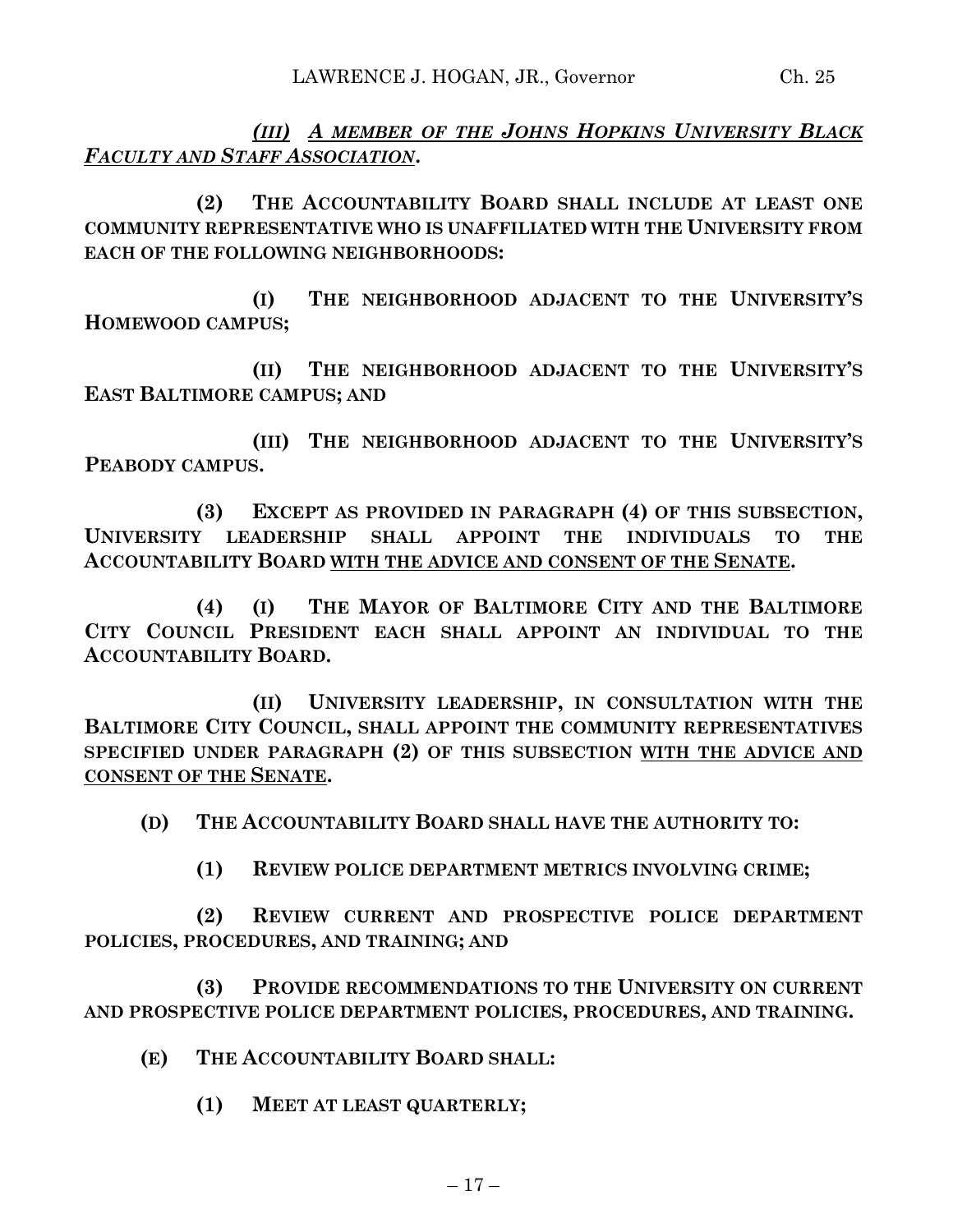#### Ch. 25 2019 LAWS OF MARYLAND

**(2) HOLD AT LEAST ONE PUBLIC MEETING EACH YEAR TO SEEK INPUT ON POLICE DEPARTMENT POLICIES, PROCEDURES, AND TRAINING FROM COMMUNITY MEMBERS OF BALTIMORE CITY; AND**

**(3) POST THE MINUTES FROM EACH MEETING** *IN A PROMINENT MANNER* **ON A WEBSITE AVAILABLE TO THE PUBLIC.**

### **24–1206.**

**IF THE UNIVERSITY ESTABLISHES A POLICE DEPARTMENT UNDER THIS SUBTITLE, THE POLICE DEPARTMENT IS SUBJECT TO THE JURISDICTION OF THE CIVILIAN REVIEW BOARD OF BALTIMORE CITY ESTABLISHED UNDER § 16–42 OF THE PUBLIC LOCAL LAWS OF BALTIMORE CITY.**

### **24–1207.**

**IF THE UNIVERSITY ESTABLISHES A POLICE DEPARTMENT UNDER THIS SUBTITLE, THE POLICE DEPARTMENT SHALL ESTABLISH AT LEAST ONE POLICE ATHLETIC/ACTIVITY LEAGUE IN BALTIMORE CITY THROUGH THE NATIONAL ASSOCIATION OF POLICE ATHLETIC/ACTIVITIES LEAGUE, INC., AT ITS OWN EXPENSE.**

### **24–1208.**

**(A) IF THE UNIVERSITY ESTABLISHES A POLICE DEPARTMENT UNDER THIS SUBTITLE, ON OR BEFORE OCTOBER 1 EACH YEAR, THE UNIVERSITY SHALL REPORT FOR THE PREVIOUS FISCAL YEAR:**

**(1) THE TOTAL NUMBER OF UNIVERSITY POLICE OFFICERS EMPLOYED BY THE UNIVERSITY;**

**(2) THE FOLLOWING INFORMATION RELATING TO INDIVIDUALS WHO APPLIED TO JOIN THE UNIVERSITY POLICE DEPARTMENT WORKFORCE:**

**(I) THE TOTAL NUMBER OF INDIVIDUALS WHO APPLIED, REPORTED BY COUNTY, STATE, AND ZIP CODE OF RESIDENCE;**

**(II) THE TOTAL NUMBER OF INDIVIDUALS WHO WERE HIRED AS MEMBERS OF THE WORKFORCE, REPORTED BY COUNTY, STATE, AND ZIP CODE OF RESIDENCE;**

**(III) THE NUMBER OF APPLICANTS, REPORTED BY COUNTY, STATE, AND ZIP CODE OF RESIDENCE, WHO WERE DISQUALIFIED DURING THE**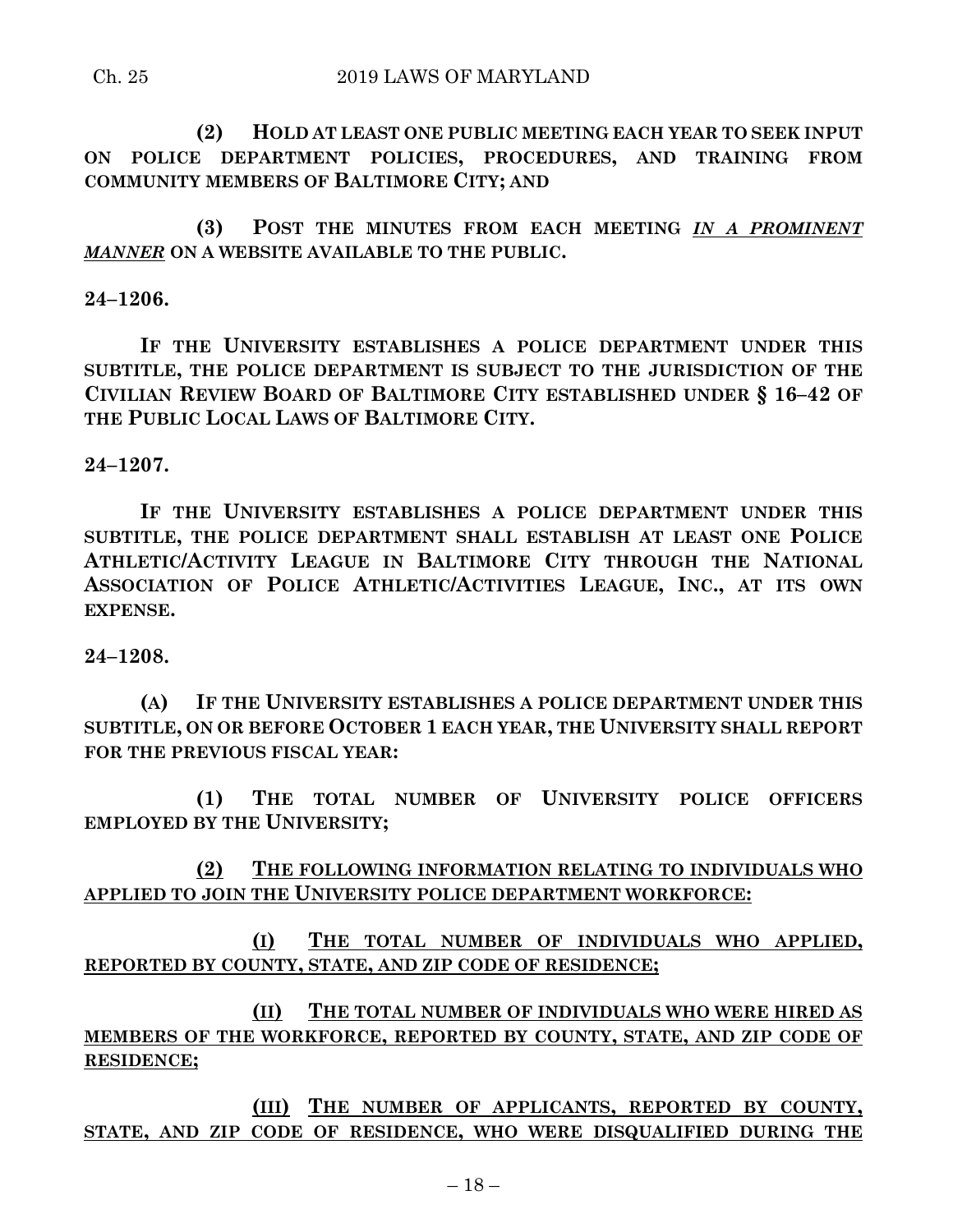**(IV) THE NUMBER OF APPLICANTS, REPORTED BY COUNTY, STATE, AND ZIP CODE OF RESIDENCE, WHO WERE DISQUALIFIED BY FAILING AN ASSESSMENT THAT EVALUATES AN APPLICANT BASED ON THE STANDARDS ADOPTED UNDER § 24–1203(A)(2) OF THIS SUBTITLE; AND**

**(V) THE NUMBER OF BALTIMORE CITY RESIDENTS, REPORTED BY ZIP CODE OF RESIDENCE, WHO WERE HIRED AS MEMBERS OF THE WORKFORCE;**

**(3) THE FOLLOWING INFORMATION, REPORTED BY COUNTY, STATE, AND ZIP CODE OF RESIDENCE, FOR THE JOHNS HOPKINS UNIVERSITY CAMPUS SECURITY WORKFORCE:**

**(I) THE NUMBER OF APPLICANTS TO THE WORKFORCE; AND**

**(II) THE NUMBER OF INDIVIDUALS HIRED TO THE WORKFORCE;**

**(2) (4) THE AMOUNT OF FUNDS USED TO MAINTAIN THE POLICE DEPARTMENT;**

**(3) (5) THE TOTAL NUMBER OF CRIMES THAT RESULTED IN A UNIVERSITY POLICE OFFICER ARRESTING AN INDIVIDUAL;**

**(4) (6) THE TYPES OF CRIMES THAT RESULTED IN A UNIVERSITY POLICE OFFICER ARRESTING AN INDIVIDUAL;**

**(5) (7) THE TOTAL NUMBER OF TRAFFIC STOPS;**

**(6) (8) (I) THE NUMBER, TYPE, AND DISPOSITION OF COMPLAINTS FILED AGAINST UNIVERSITY POLICE OFFICERS; AND**

**(2) (II) THE NUMBER AND TYPE OF INDIVIDUALS WHO FILED COMPLAINTS, INCLUDING WHETHER THE INDIVIDUAL WHO FILED THE COMPLAINT WAS A STUDENT, A FACULTY MEMBER, A STAFF MEMBER, OR AN INDIVIDUAL UNAFFILIATED WITH THE UNIVERSITY;**

**(7) (9) A DESCRIPTION OF THE COMPLAINT REVIEW PROCESS THE UNIVERSITY USES TO REVIEW A COMPLAINT FILED AGAINST A UNIVERSITY POLICE OFFICER;**

**(8) (10) THE NUMBER OF OFFICERS DISCIPLINED, INCLUDING THE TYPE OF DISCIPLINE ADMINISTERED;**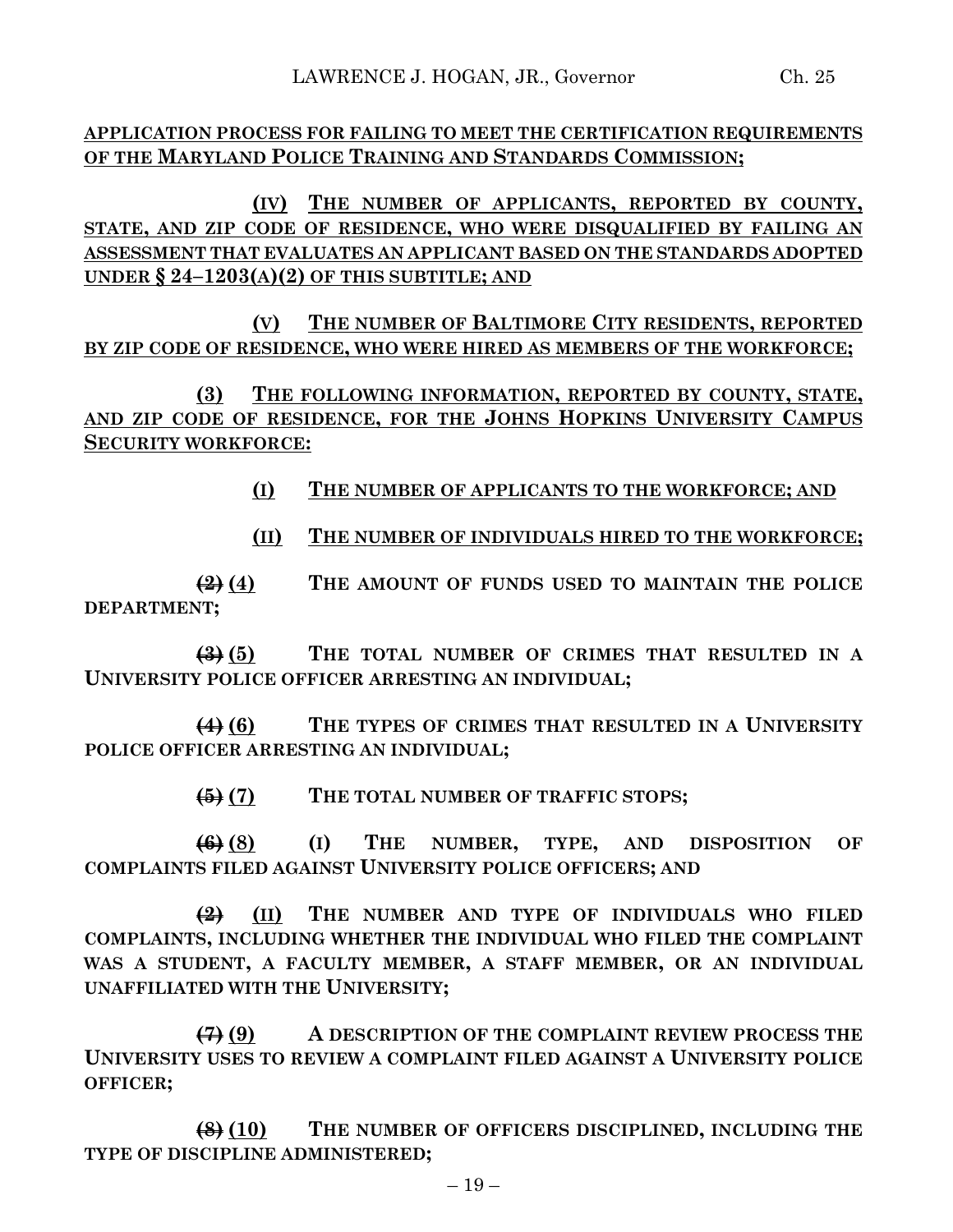**(9) (11) THE NUMBER OF UNIVERSITY POLICE OFFICER–INVOLVED SHOOTINGS, LINE–OF–DUTY DEATHS, AND IN–CUSTODY DEATHS; AND**

**(10) (12) A DESCRIPTION OF THE NUMBER OF COMMUNITY OUTREACH EVENTS BY THE POLICE DEPARTMENT***; AND*

*(13) A LIST OF ANY SURVEILLANCE TECHNOLOGIES USED BY THE POLICE DEPARTMENT***.**

**(B) THE INFORMATION REQUIRED UNDER SUBSECTION (A) OF THIS SECTION SHALL BE:**

**(1) DISAGGREGATED BY RACE, ETHNICITY, GENDER, AGE, AND, WHEN APPLICABLE, OFFICER RANK; AND**

**(2) REPORTED IN A MANNER, CONSISTENT WITH FEDERAL LAW, THAT PROTECTS THE CONFIDENTIALITY OF THE INDIVIDUAL WHO FILED THE COMPLAINT TO THE EXTENT POSSIBLE.**

**(C) THE UNIVERSITY SHALL REPORT THE INFORMATION SPECIFIED IN SUBSECTION (A) OF THIS SECTION TO:**

**(1) THE MAYOR OF BALTIMORE CITY;**

**(2) THE BALTIMORE CITY COUNCIL;**

**(3) IN ACCORDANCE WITH § 2–1246 OF THE STATE GOVERNMENT ARTICLE, THE GENERAL ASSEMBLY; AND**

**(4) THE ACCOUNTABILITY BOARD.**

# **(D) THE UNIVERSITY SHALL SUBMIT ALL INCIDENT REPORTS TO THE BALTIMORE POLICE DEPARTMENT USING THE STANDARD REPORTING POLICIES AND SYSTEMS OF THE BALTIMORE POLICE DEPARTMENT.**

**24–1209.**

**NOTHING IN THIS SUBTITLE SHALL BE CONSTRUED TO AFFECT THE RIGHT OF EMPLOYEES OF THE POLICE DEPARTMENT TO FORM, JOIN, SUPPORT, OR PARTICIPATE IN A LABOR ORGANIZATION TO ENGAGE IN COLLECTIVE BARGAINING UNDER APPLICABLE FEDERAL LAW.**

### **24–1210.**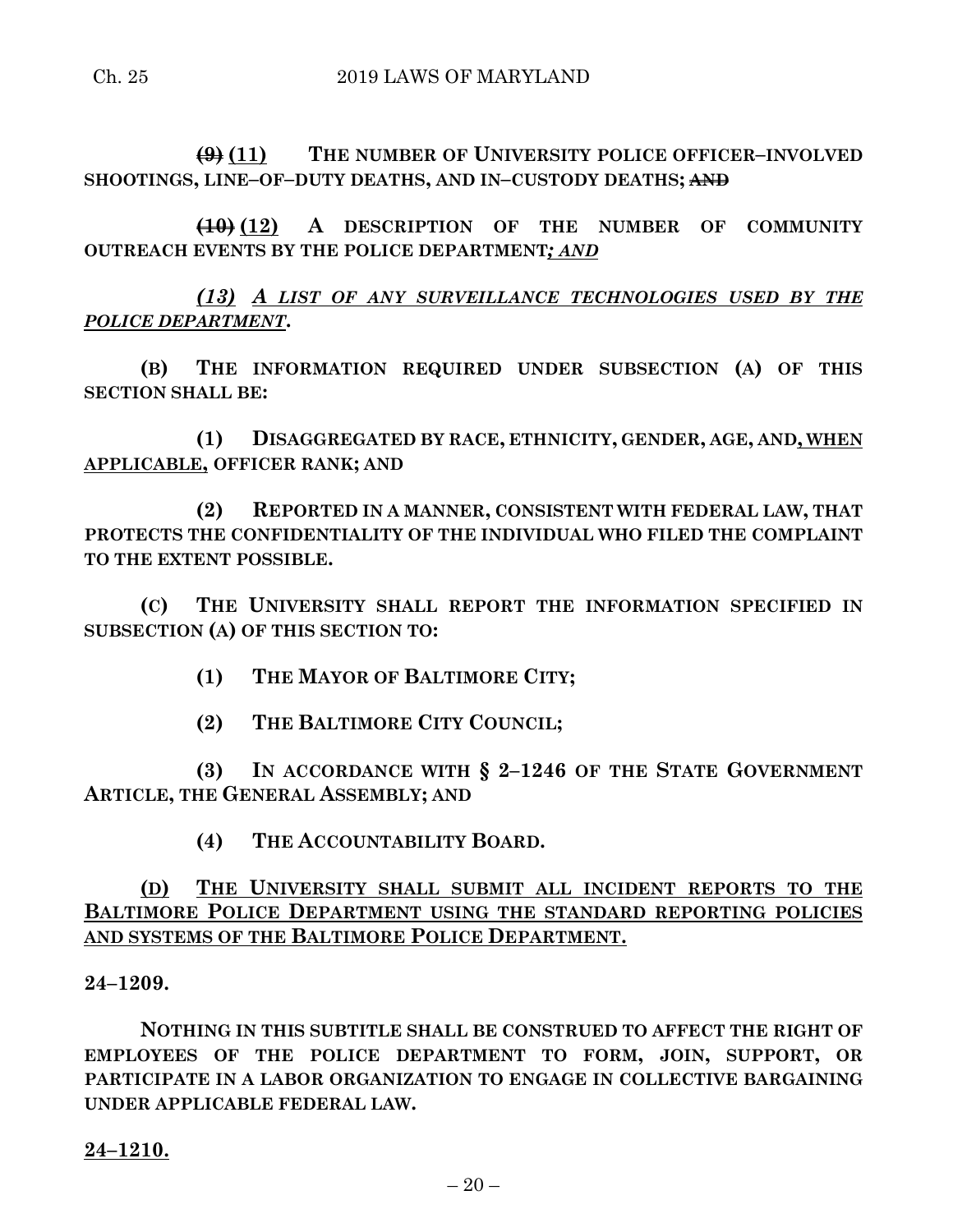**(A) IF THE UNIVERSITY ESTABLISHES A POLICE DEPARTMENT UNDER THIS SUBTITLE, THE POLICE DEPARTMENT SHALL ALLOW A PERSON OR GOVERNMENTAL UNIT TO ACCESS INFORMATION IN THE SAME MANNER AS A PERSON OR GOVERNMENTAL UNIT WOULD BE ABLE TO ACCESS A PUBLIC RECORD OF A LAW ENFORCEMENT AGENCY UNDER THE PUBLIC INFORMATION ACT IF THE INFORMATION IS:**

**(1) INCLUDED IN RECORDS THAT ARE:**

**(I) CREATED SOLELY FOR LAW ENFORCEMENT PURPOSES; OR**

**(II) RELATED TO AN ARREST FOR A CRIMINAL OFFENSE; AND**

**(2) WOULD BE SUBJECT TO DISCLOSURE UNDER THE PUBLIC INFORMATION ACT IF THE INFORMATION WERE IN A RECORD CREATED BY A LAW ENFORCEMENT AGENCY.**

**(B) THIS SECTION MAY NOT BE CONSTRUED TO MAKE AN INDEPENDENT INSTITUTION OF HIGHER EDUCATION, AS DEFINED IN § 10–101 OF THIS ARTICLE, SUBJECT TO THE PUBLIC INFORMATION ACT.**

## **24–1211.**

**(A) IF THE UNIVERSITY ESTABLISHES A POLICE DEPARTMENT UNDER THIS SUBTITLE, THE UNIVERSITY, THE POLICE DEPARTMENT, AND THE OFFICERS, EMPLOYEES, AND AGENTS OF THE UNIVERSITY OR POLICE DEPARTMENT:**

**(1) ARE NOT ENTITLED TO IMMUNITY UNDER TITLE 5, SUBTITLE 3 OF THE COURTS ARTICLE (LOCAL GOVERNMENT TORT CLAIMS ACT), TITLE 12, SUBTITLE 1 OF THE STATE GOVERNMENT ARTICLE (MARYLAND TORT CLAIMS ACT), OR COMMON LAW PUBLIC OFFICIAL IMMUNITY; AND**

**(2) MAY NOT RAISE THE DEFENSE OF SOVEREIGN IMMUNITY.**

**(B) NO ACTION MAY BE MAINTAINED AGAINST THE STATE FOR THE CONDUCT OR OTHER ACTS OF THE UNIVERSITY, THE POLICE DEPARTMENT, OR THE OFFICERS, EMPLOYEES, OR AGENTS OF THE UNIVERSITY OR POLICE DEPARTMENT.**

## **24–1212.**

**(A) (1) IF THE UNIVERSITY ESTABLISHES A POLICE DEPARTMENT UNDER THIS SUBTITLE, THE DEPARTMENT OF LEGISLATIVE SERVICES SHALL CONDUCT A PRELIMINARY EVALUATION OF THE POLICE DEPARTMENT ON OR BEFORE**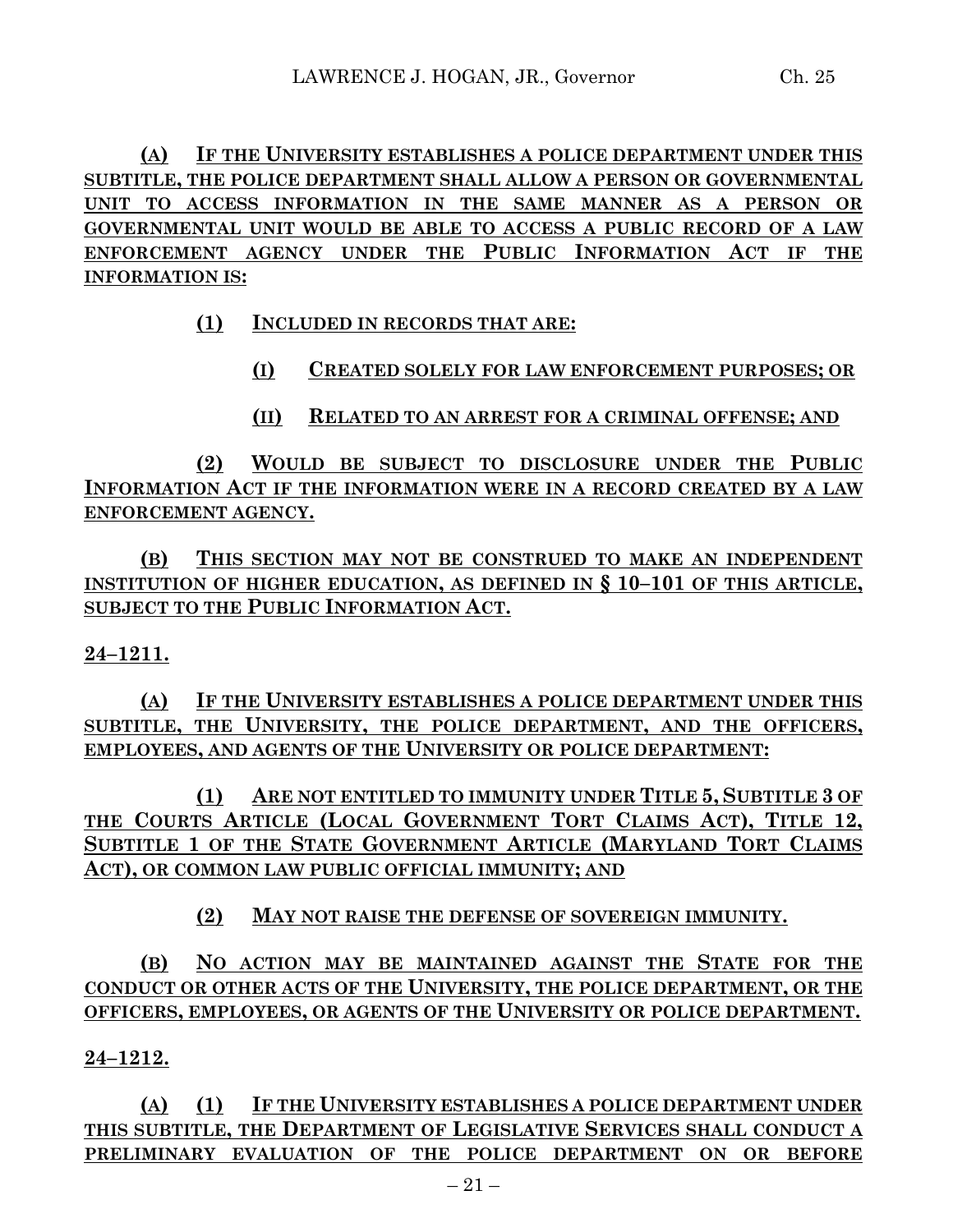**DECEMBER 15, 2027, IN THE SAME MANNER AS A PRELIMINARY EVALUATION IS CONDUCTED UNDER THE MARYLAND PROGRAM EVALUATION ACT.**

**(2) IF THE LEGISLATIVE POLICY COMMITTEE DOES NOT DETERMINE THAT A FULL EVALUATION IS NEEDED, THE DEPARTMENT OF LEGISLATIVE SERVICES SHALL PREPARE LEGISLATION TO EXTEND THE TERMINATION DATE UNDER SUBSECTION (C) OF THIS SECTION AND THE EVALUATION DATE UNDER PARAGRAPH (1) OF THIS SUBSECTION.**

**(B) IF THE LEGISLATIVE POLICY COMMITTEE DETERMINES A FULL EVALUATION IS NECESSARY, THE DEPARTMENT OF LEGISLATIVE SERVICES SHALL, IN THE SAME MANNER AS IS REQUIRED UNDER THE MARYLAND PROGRAM EVALUATION ACT:**

**(1) CONDUCT A FULL EVALUATION IN THE SAME MANNER AS A FULL EVALUATION; AND**

**(2) ISSUE A FULL REPORT TO THE GENERAL ASSEMBLY RECOMMENDING THAT THIS SUBTITLE SHOULD BE REESTABLISHED, WITH OR WITHOUT CHANGES, OR ALLOWED TO TERMINATE.**

**(C) SUBJECT TO THE EVALUATION AND REESTABLISHMENT PROVISIONS OF THIS SECTION, THIS SUBTITLE AND ALL POLICIES AND STANDARDS ADOPTED UNDER THIS SUBTITLE SHALL TERMINATE AND BE OF NO FURTHER EFFECT AFTER JULY 1, 2029.**

## *24–1213.*

*(A) THE UNIVERSITY SHALL BE SOLELY RESPONSIBLE FOR THE PENSION, RETIREMENT, AND ANY OTHER BENEFITS AFFORDED TO THE EMPLOYEES OF THE POLICE DEPARTMENT.*

*(B) THE EMPLOYEES OF THE POLICE DEPARTMENT ARE NOT ENTITLED TO STATE PENSION, STATE RETIREMENT, OR ANY OTHER BENEFITS AFFORDED TO STATE PERSONNEL ARISING OUT OF THEIR EMPLOYMENT WITH THE POLICE DEPARTMENT.*

## **Article – Public Safety**

3–101.

- (a) In this subtitle the following words have the meanings indicated.
- (e) (1) "Law enforcement officer" means an individual who: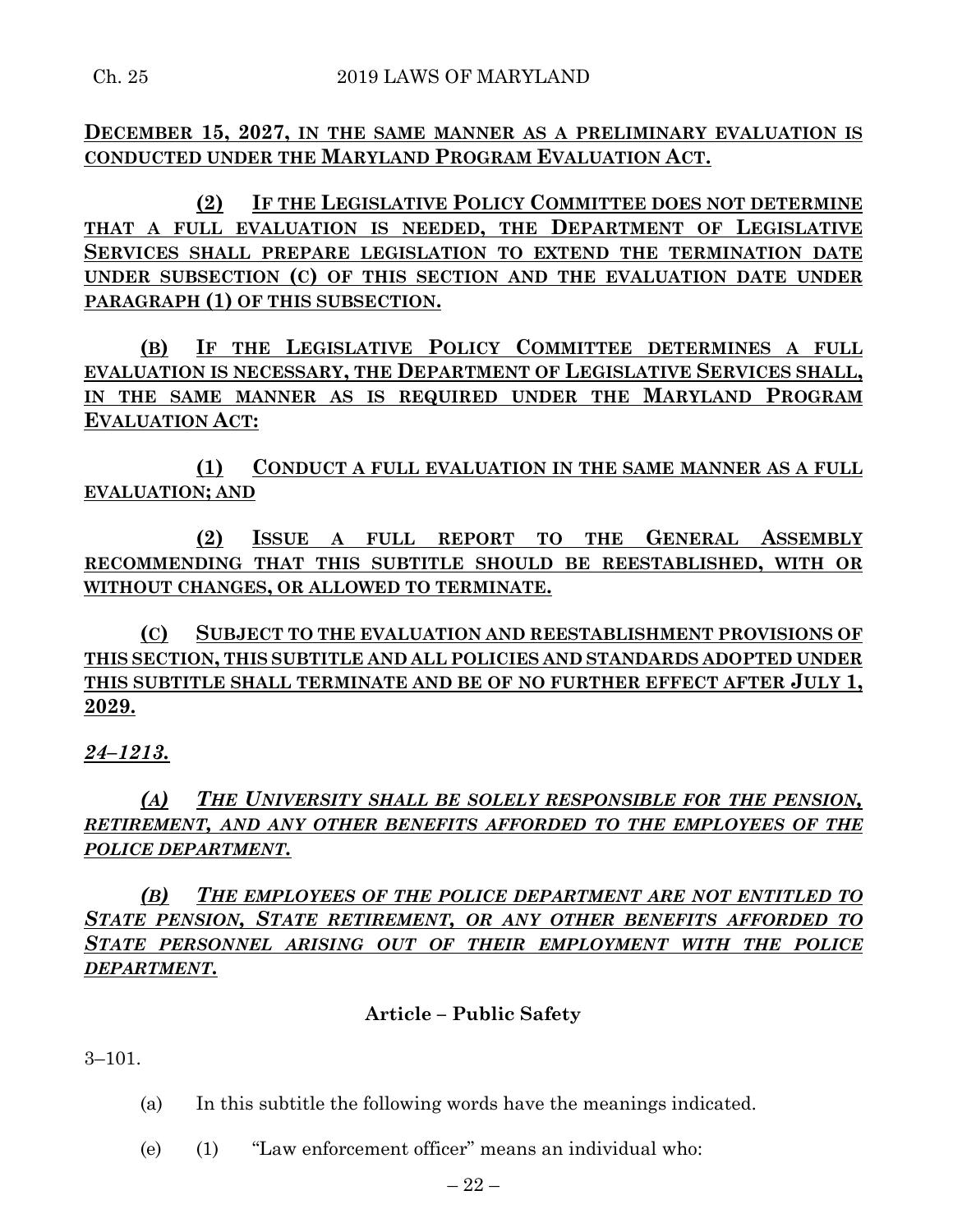- (i) in an official capacity is authorized by law to make arrests; and
- (ii) is a member of one of the following law enforcement agencies:

25. the Warrant Apprehension Unit of the Division of Parole and Probation in the Department of Public Safety and Correctional Services; **[**or**]**

26. the police force of the Anne Arundel Community College**;**

**OR**

- **27. THE POLICE DEPARTMENT OF THE JOHNS HOPKINS UNIVERSITY ESTABLISHED IN ACCORDANCE WITH TITLE 24, SUBTITLE 12 OF THE EDUCATION ARTICLE**.
	- (2) "Law enforcement officer" does not include:

(ix) a City of Hagerstown fire and explosive investigator as defined in § 2–208.5 of the Criminal Procedure Article; **[**or**]**

(x) a Howard County fire and explosive investigator as defined in § 2–208.6 of the Criminal Procedure Article**; OR**

## **(XI) THE CHIEF OF POLICE OF THE POLICE DEPARTMENT OF THE JOHNS HOPKINS UNIVERSITY ESTABLISHED IN ACCORDANCE WITH TITLE 24, SUBTITLE 12 OF THE EDUCATION ARTICLE**.

3–107.

(a) (1) Except as provided in paragraph (2) of this subsection and  $\S 3-111$  of this subtitle, if the investigation or interrogation of a law enforcement officer results in a recommendation of demotion, dismissal, transfer, loss of pay, reassignment, or similar action that is considered punitive, the law enforcement officer is entitled to a hearing on the issues by a hearing board before the law enforcement agency takes that action.

(2) A law enforcement officer who has been convicted of a felony is not entitled to a hearing under this section.

(c) (1) Except as provided in paragraph (5) of this subsection and in  $\S 3-111$  of this subtitle, the hearing board authorized under this section shall consist of at least three voting members who:

(i) are appointed by the chief and chosen from law enforcement officers within that law enforcement agency, or from law enforcement officers of another law enforcement agency with the approval of the chief of the other agency; and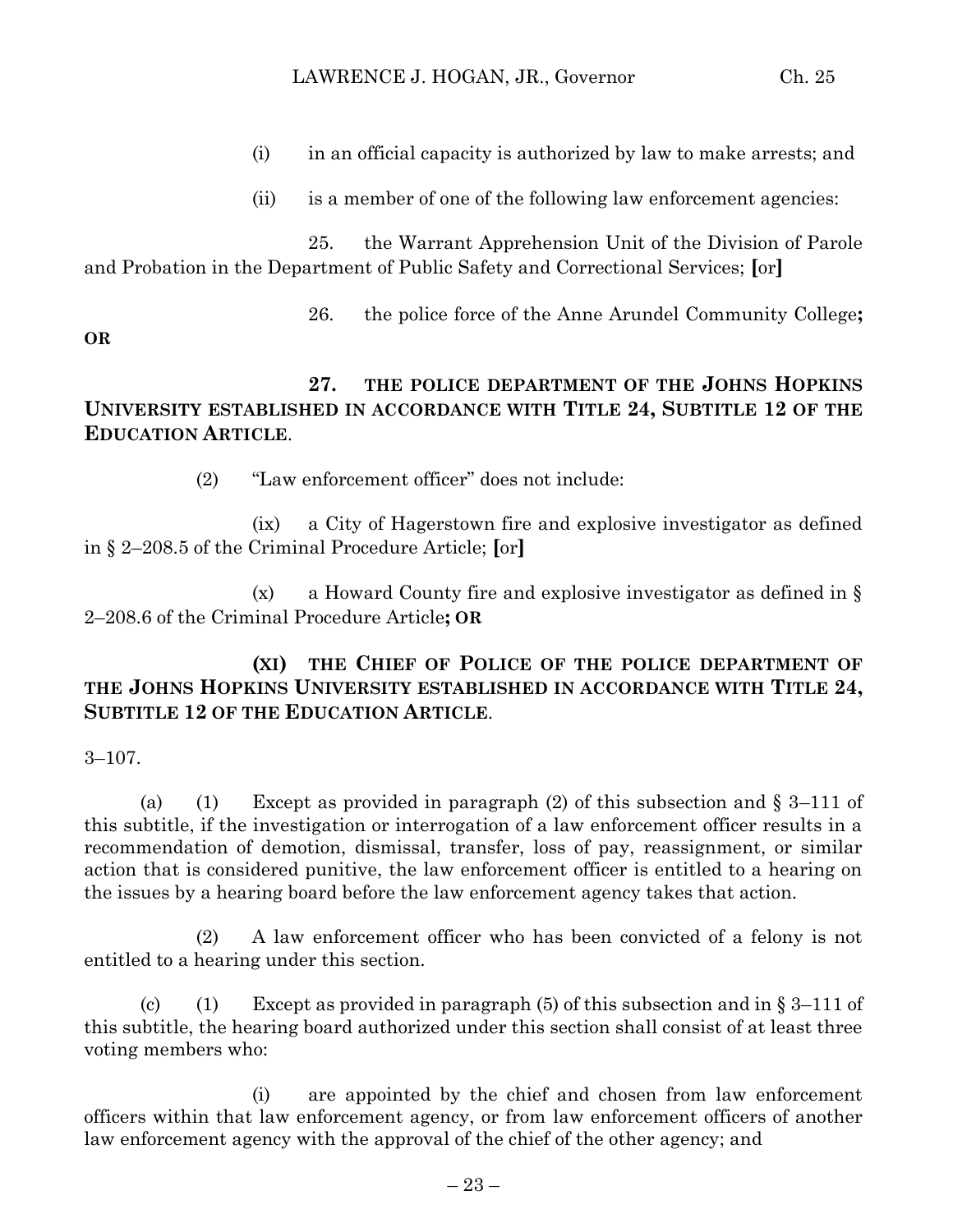(ii) have had no part in the investigation or interrogation of the law enforcement officer.

(2) At least one member of the hearing board shall be of the same rank as the law enforcement officer against whom the complaint is filed.

(3) (i) Subject to **[**subparagraph**] SUBPARAGRAPHS** (ii) **AND (III)** of this paragraph, a chief may appoint, as a nonvoting member of the hearing board, one member of the public who has received training administered by the Maryland Police Training and Standards Commission on the Law Enforcement Officers' Bill of Rights and matters relating to police procedures.

(ii) If authorized by local law, a hearing board formed under paragraph (1) of this subsection may include up to two voting or nonvoting members of the public who have received training administered by the Maryland Police Training and Standards Commission on the Law Enforcement Officers' Bill of Rights and matters relating to police procedures.

**(III) AT THE JOHNS HOPKINS UNIVERSITY, IF AUTHORIZED BY LOCAL LAW, A HEARING BOARD FORMED UNDER PARAGRAPH (1) OF THIS SUBSECTION SHALL INCLUDE TWO VOTING MEMBERS OF THE PUBLIC WHO HAVE RECEIVED TRAINING ADMINISTERED BY THE MARYLAND POLICE TRAINING AND STANDARDS COMMISSION ON THE LAW ENFORCEMENT OFFICERS' BILL OF RIGHTS AND MATTERS RELATING TO POLICE PROCEDURES.**

3–201.

(a) In this subtitle the following words have the meanings indicated.

(f) (1) "Police officer" means an individual who:

and

**OR**

- (i) is authorized to enforce the general criminal laws of the State;
- (ii) is a member of one of the following law enforcement agencies:

21. the parole and probation employees of the Warrant Apprehension Unit of the Division of Parole and Probation in the Department who are authorized to make arrests; **[**or**]**

22. the police force of the Anne Arundel Community College**;**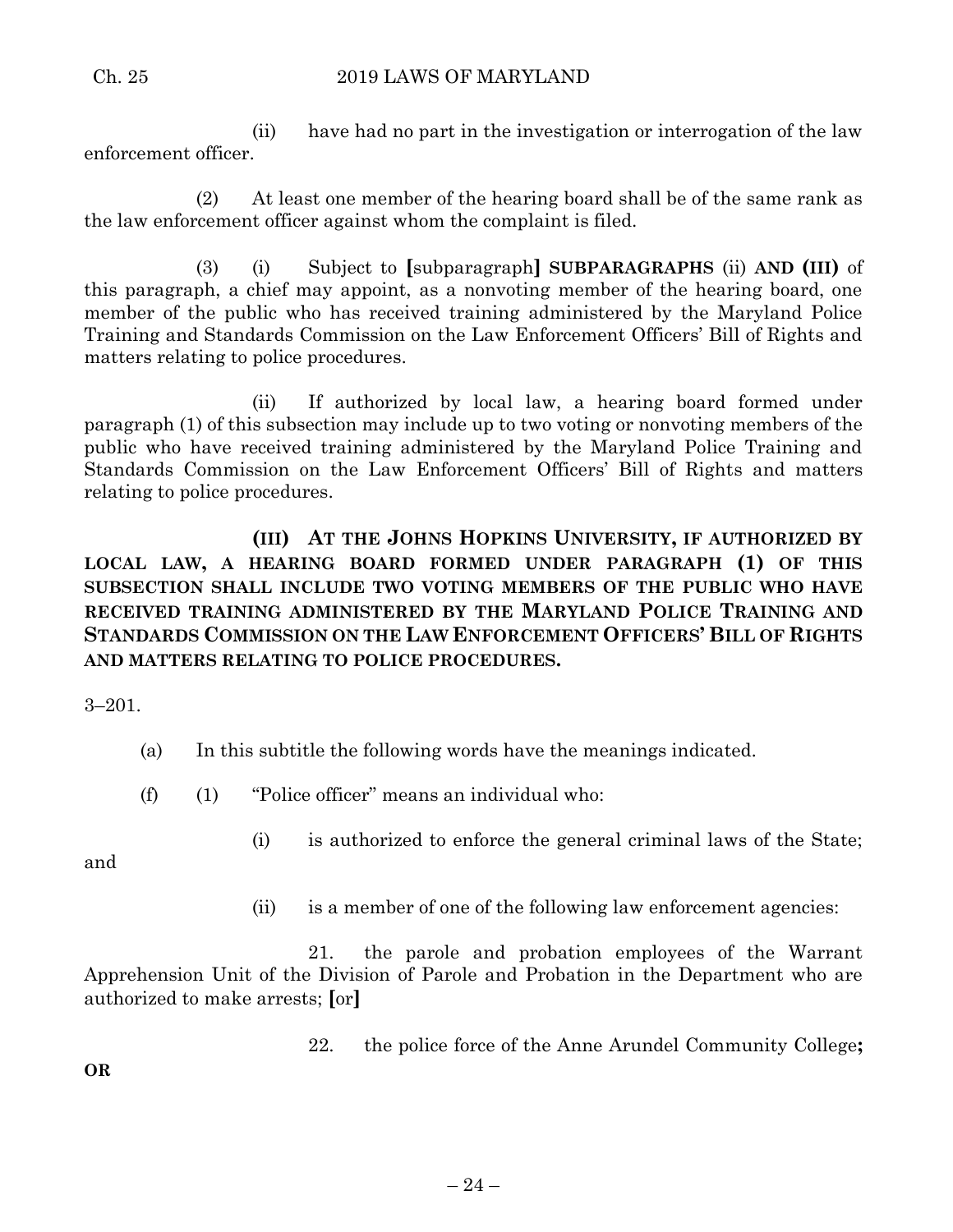## **23. THE POLICE DEPARTMENT OF THE JOHNS HOPKINS UNIVERSITY ESTABLISHED IN ACCORDANCE WITH TITLE 24, SUBTITLE 12 OF THE EDUCATION ARTICLE**.

3–212.

(a) Subject to the hearing provisions of subsection (b) of this section, the Commission may suspend or revoke the certification of a police officer if the police officer:

(1) violates or fails to meet the Commission's standards; or

(2) knowingly fails to report suspected child abuse in violation of  $\S 5-704$ of the Family Law Article.

### **Article 4** – **Baltimore City**

#### 16–41.

- (a) In this subheading the following words have the meanings indicated.
- (g) "Law enforcement unit" means:
	- (1) the Police Department of Baltimore City;
	- (2) the Baltimore City School Police;
	- (3) the Housing Authority of Baltimore City Police;
	- (4) the Baltimore City Sheriff's Department;
	- (5) the Baltimore City Watershed Police Force;
	- (6) the police force of the Baltimore City Community College; **[**or**]**
	- (7) the police force of Morgan State University**; OR**

#### **(8) THE POLICE DEPARTMENT OF THE JOHNS HOPKINS UNIVERSITY**.

#### 16–42.

(a) The Civilian Review Board of Baltimore City is established to provide a permanent, statutory agency in Baltimore City through which:

(1) complaints lodged by members of the public regarding abusive language, false arrest, false imprisonment, harassment, or excessive force by police officers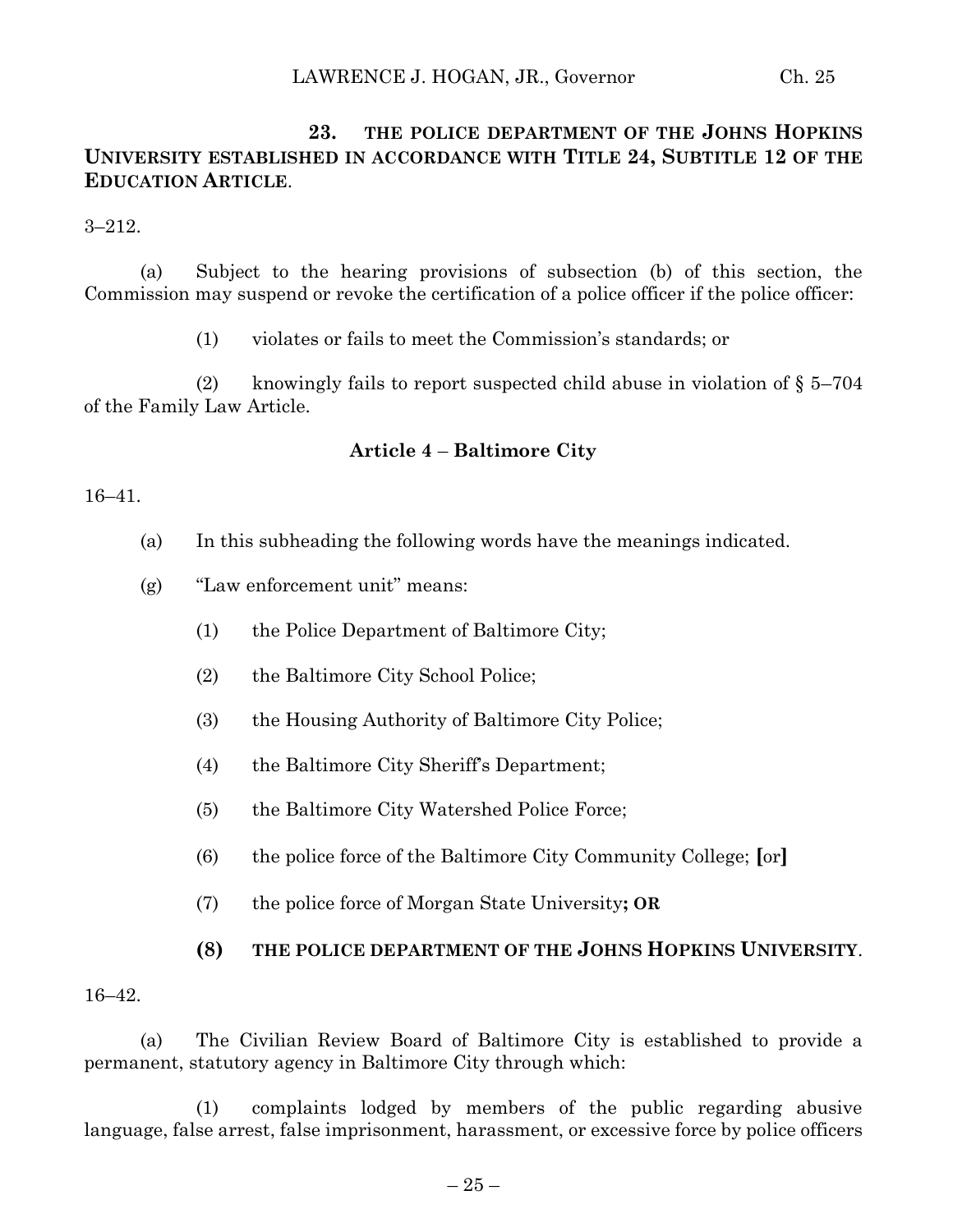of a law enforcement unit shall be processed, investigated under § 16–46 of this subheading, and evaluated; and

(2) policies of a law enforcement unit may be reviewed.

(b) Jurisdiction of the Board shall extend only to complaints against police officers with respect to abusive language, false arrest, false imprisonment, harassment, and use of excessive force as defined in  $\S 16-41$  of this subheading and by the law enforcement unit's rules and regulations.

(c) A law enforcement unit shall place posters in all law enforcement unit stations and elsewhere throughout the City to explain the procedure for filing a complaint.

(d) An explanation of the Board's complaint procedures shall be made to all police officers in a general order to be included in the manual of rules and procedures of a law enforcement unit, and shall be included in the training program for new police officers.

(e) Each member of the Board shall receive training on the issues of abusive language, false arrest, false imprisonment, harassment, and excessive force.

SECTION 3. AND BE IT FURTHER ENACTED, That:

(a) Before executing a memorandum of understanding under Section 2 of this Act, the Johns Hopkins University shall:

(1) post publicly the proposed memorandum of understanding document for 30 days on a website available to the public;

(2) provide the Baltimore City Council 30 days *after the public posting period specified in item (1) of this subsection* to review and submit written comments to the University on the proposed memorandum of understanding;

(3) provide affected individuals, neighborhoods, community groups, and local officials with an opportunity to review and comment on the proposed memorandum of understanding; and

(4) host at least two public forums to present the proposed memorandum of understanding:

(i) one of which the University shall hold on or near the Homewood and Peabody campuses; and

(ii) one of which the University shall hold on or near the East Baltimore campus.